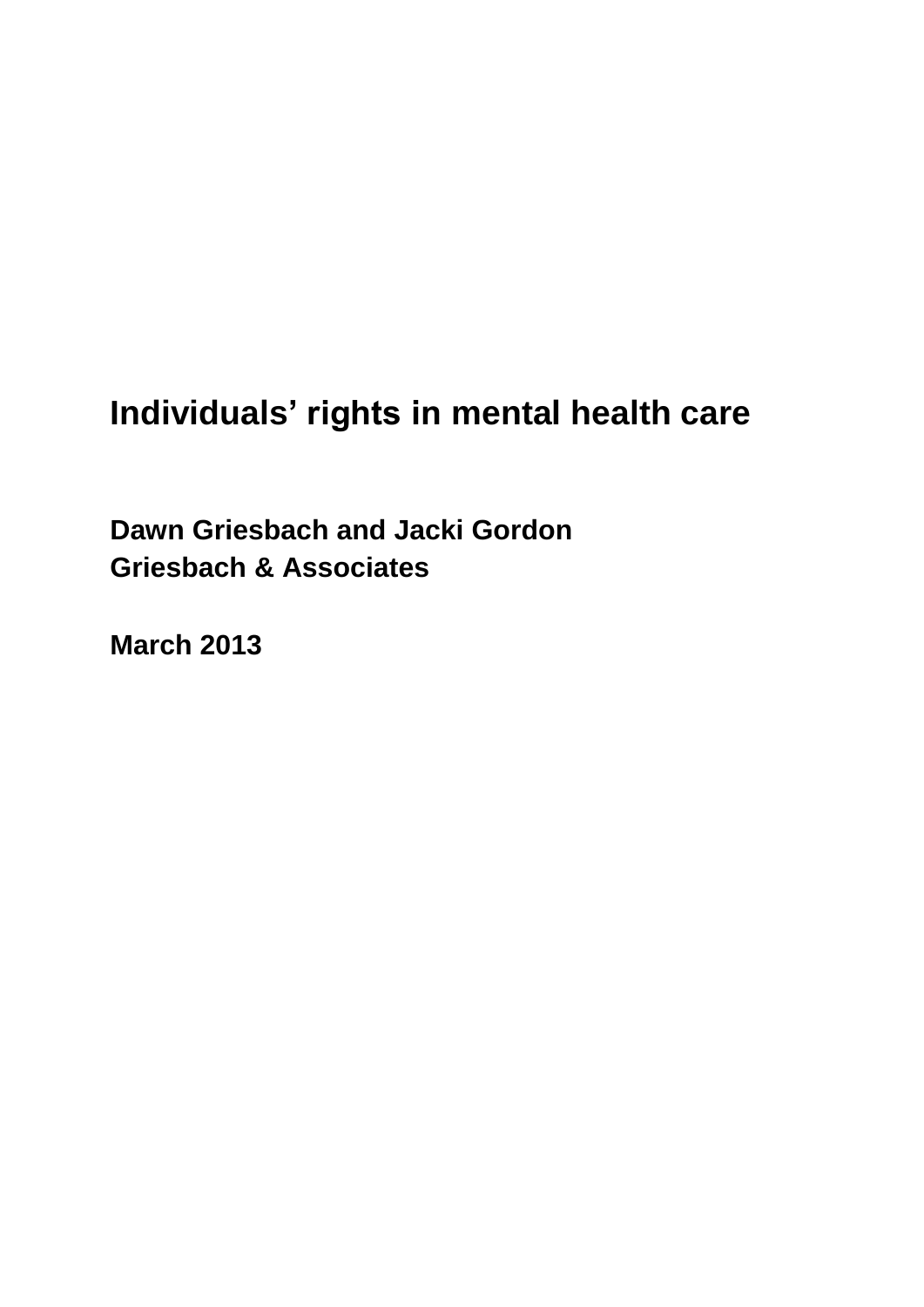# **Table of contents**

| 1 <sub>1</sub> |                                                                              |  |
|----------------|------------------------------------------------------------------------------|--|
|                |                                                                              |  |
|                |                                                                              |  |
|                |                                                                              |  |
| 2.             |                                                                              |  |
|                |                                                                              |  |
| 3.             |                                                                              |  |
|                |                                                                              |  |
|                |                                                                              |  |
|                |                                                                              |  |
|                | The right to be treated with respect / as a human being / as an individual 9 |  |
|                |                                                                              |  |
|                |                                                                              |  |
|                |                                                                              |  |
| 4.             |                                                                              |  |
|                |                                                                              |  |
|                |                                                                              |  |
|                |                                                                              |  |
|                |                                                                              |  |
|                |                                                                              |  |
| 5.             |                                                                              |  |
| 6.             |                                                                              |  |
|                | To what extent do people with mental health problems know their rights?  18  |  |
|                |                                                                              |  |
|                |                                                                              |  |
|                |                                                                              |  |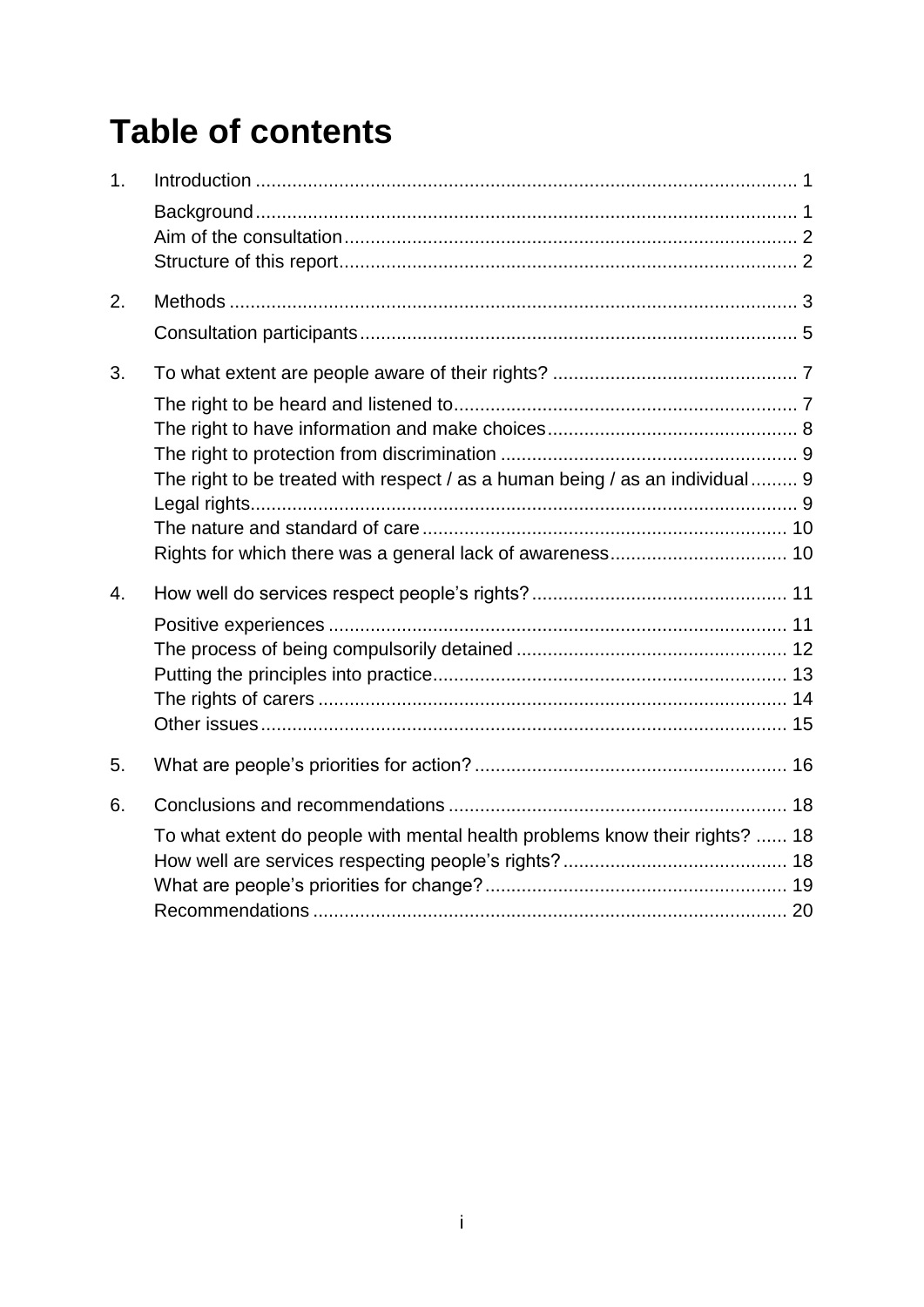### **Acknowledgements**

We would like to thank Alison Platts, Karin Dowell, Sasha Railton and Sarah Hartley for their help in taking notes at each of the consultation sessions.

We are very grateful for the help of the mental health service co-ordinators across Scotland who helped to arrange the consultation events in their areas, and who invited people from their local groups to attend.

Finally we would like to thank the people who took part in the events for their time and their interest in the subject of the consultation.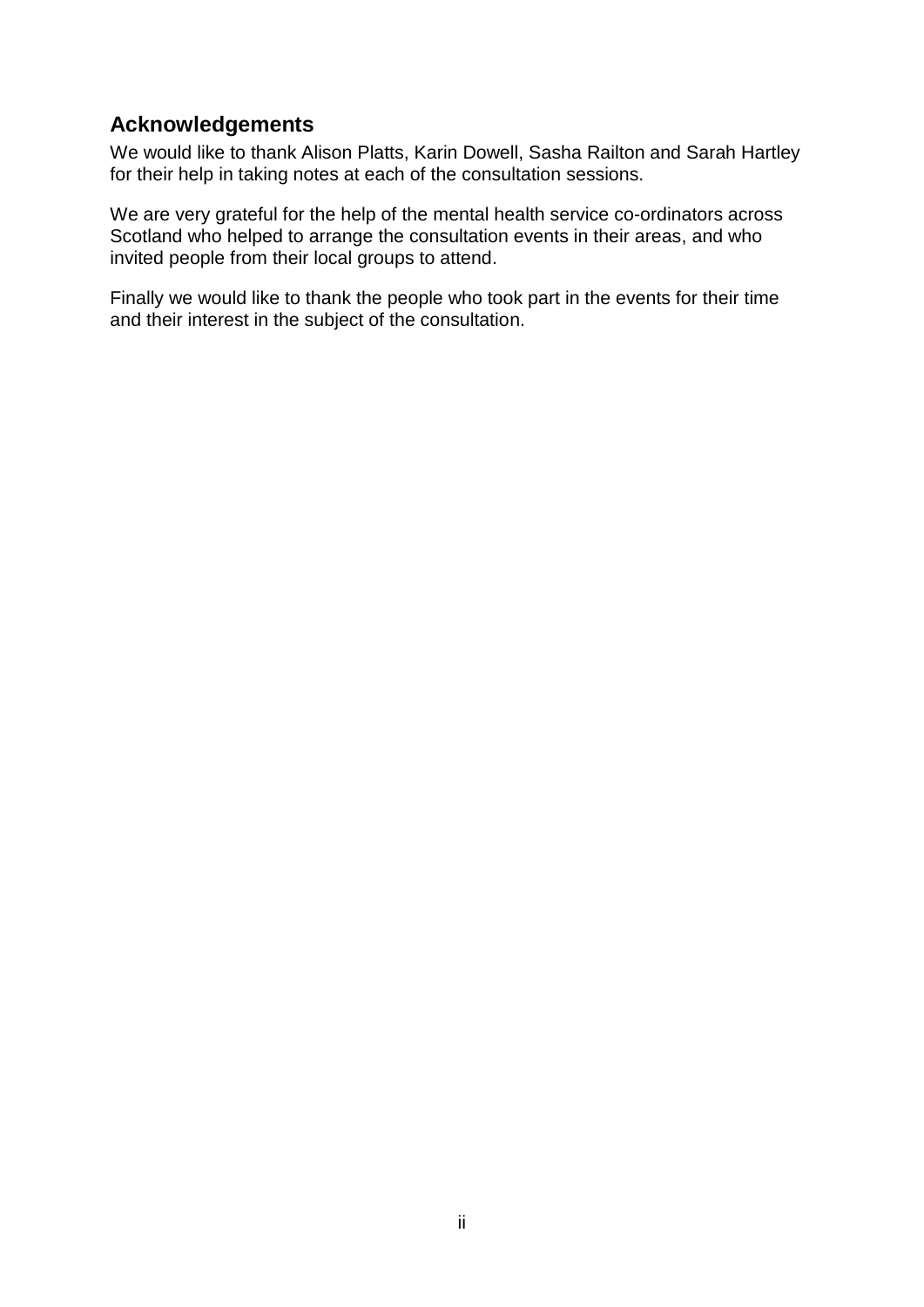### <span id="page-3-0"></span>**1. Introduction**

This document is a report of a consultation commissioned by the Mental Welfare Commission (MWC) and carried out by Griesbach & Associates. The focus of the consultation was on exploring the participants' knowledge about, and understanding of, their rights in relation to the care and support they receive from mental health services (hereafter referred to as 'services'). The project also explored participants' views about *which* rights issues require to be addressed most urgently by services and what specific actions they believe services could take to address these issues – to ensure that services develop a greater focus on and respect for the rights of those in their care.

As such, this consultation was commissioned as a first step in a longer process of improving the focus on patients' rights by mental health services in Scotland.

### <span id="page-3-1"></span>**Background**

 $\overline{a}$ 

The Mental Health (Care & Treatment) (Scotland) Act 2003 is seen as having brought about the most fundamental change to Scottish mental health law in 40 years.<sup>1</sup> It puts service users' rights at the heart of treatment and care services, and has been described as *one of the most advanced pieces of mental health legislation*  in the world.<sup>2</sup> Under the Mental Health Act, there are a range of legal rights as well as service delivery principles that people with mental health problems are entitled to when they access services. (These are set out in Chapter 2 of this report.)

Since the Mental Health Act was passed in 2003, Scottish Government has continued to bring forward legislation and policies to protect the rights of individuals including the most vulnerable members of society and to enhance the rights of people who have previously been subject to discrimination or unfair treatment.

In the area of mental health, specifically, Scotland's new Mental Health Strategy, published in August 2012, sets out a range of commitments which aim to deliver better, more effective care and treatment for people with a mental illness. $3$  This action plan emphasises (in Commitment 5) the need for a continued focus on the rights of people with mental illness. The Scottish Government will be working together with the MWC and the Scottish Human Rights Commission (SHRC) to fulfil this commitment.

At the same time, in October 2012, the SHRC published the findings of a three-year project to identify gaps in human rights provision in Scotland.<sup>4</sup> *Getting it right? Human rights in Scotland* makes the point that although Scotland has a strong legal and institutional framework for human rights, and some examples of positive strategy and policy direction, the actual outcomes for individuals often remain inconsistent.

 $1$  Ridley, Rosengard, Hunter & Little (2009). Experiences of the early implementation of the Mental Health (Care and Treatment) (Scotland) Act 2003: A cohort study. Scottish Government.

<sup>&</sup>lt;sup>2</sup> http://www.samh.org.uk/our-work/policy-campaigns/mental-health-law

<sup>3</sup> Scottish Government (2012) *Mental Health Strategy for Scotland: 2012-2015.* Available at: http://www.scotland.gov.uk/Publications/2012/08/9714

<sup>&</sup>lt;sup>4</sup> SHRC (2012) *Getting it Right? Human rights in Scotland.* Executive summary available at: http://www.scottishhumanrights.com/actionplan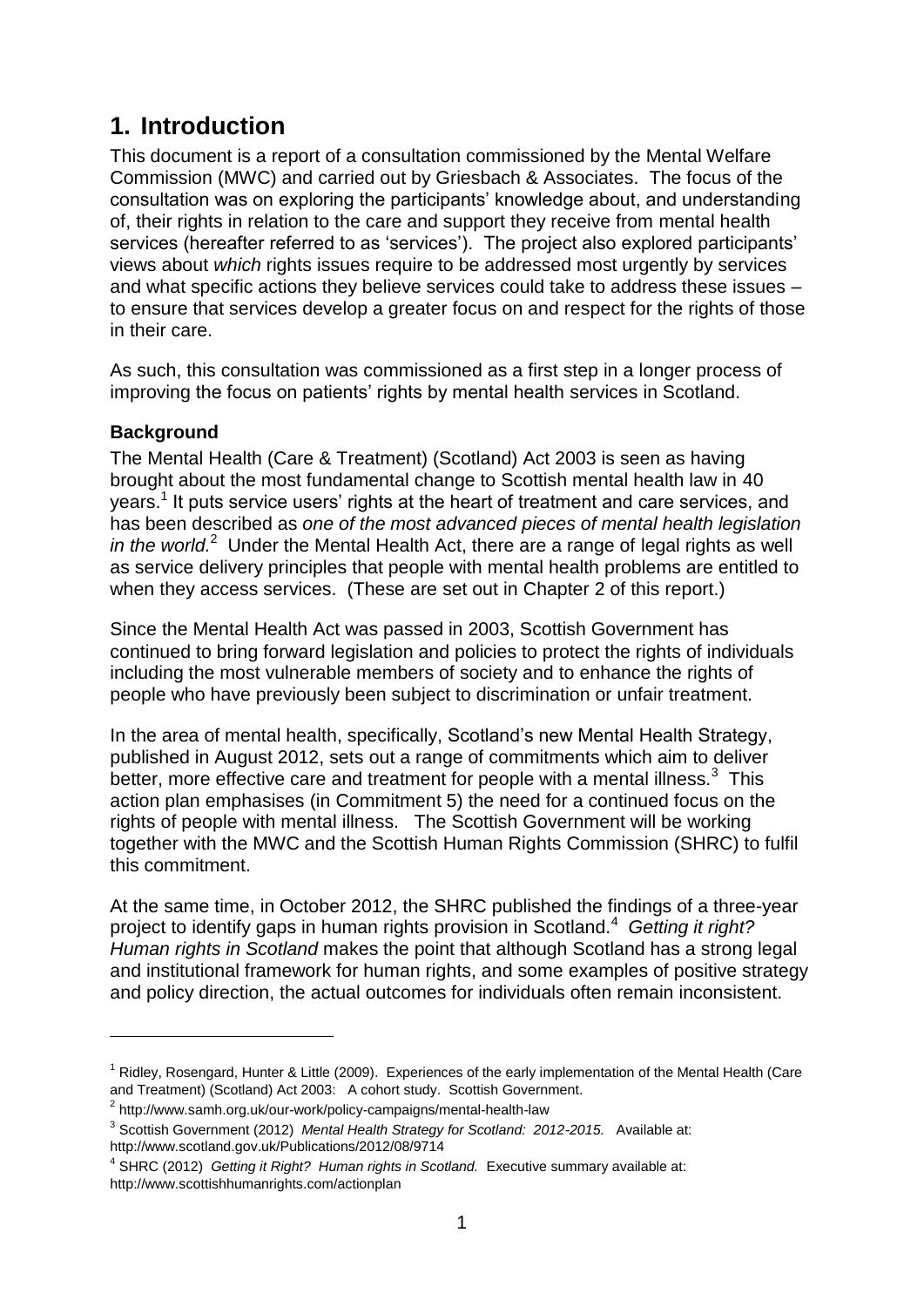The report particularly identified the area of mental health care and treatment as an area for improvement.

This consultation was commissioned specifically to get the perspective of people with mental health problems about what specific improvements are needed in this area.

### <span id="page-4-0"></span>**Aim of the consultation**

This consultation sought to answer three main questions:

- To what extent do people with mental health problems know what their rights are when they access services?
- How well are services respecting people's rights?
- What are people's priorities for change?

The focus of this study was specifically on NHS and local authority mental health services.

### <span id="page-4-1"></span>**Structure of this report**

In the following chapter (Chapter 2), the methods used for undertaking this consultation are described. In addition, Chapter 2 also provides information about the range of people who participated in the consultation.

Chapters 3-5 present the findings of the consultation, focusing on each of the questions listed above in turn.

Chapter 6 sets out the conclusions and recommendations from the consultation.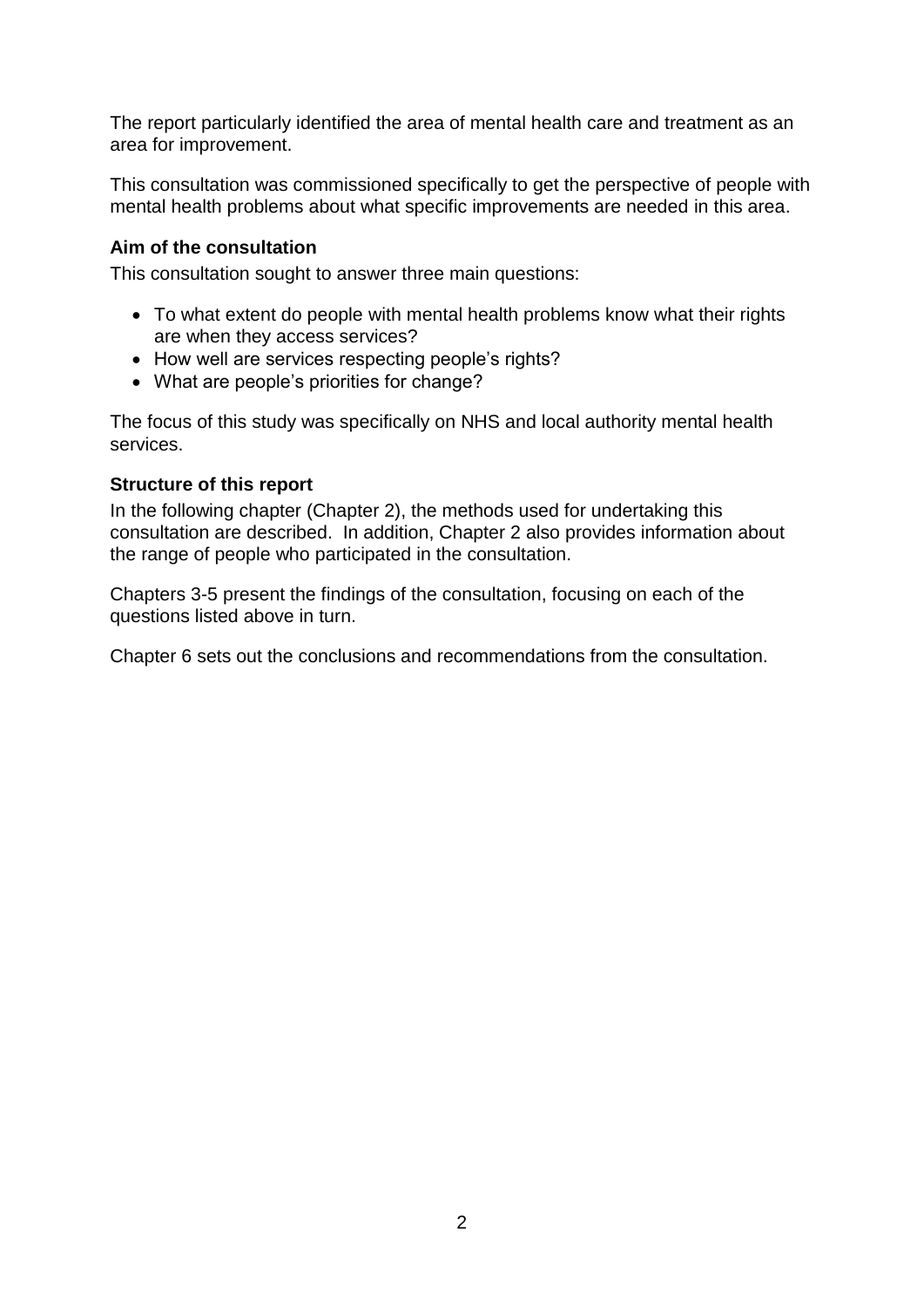### <span id="page-5-0"></span>**2. Methods**

This section provides a brief description of the consultation events. Events took place in six locations around Scotland. In each location, the intention was to hold two group discussions involving between 5-6 participants each, so that a total of 10-12 people were consulted in each area. Participants were recruited through local voluntary sector support services for people with mental health problems. Most of these services had a local remit for facilitating consultation among their clients.

The time and date of the consultation events were agreed with the service coordinator. In some cases, the time / dates were chosen to coincide with a regular meeting time of an existing support group. An information leaflet about the consultation was given to the co-ordinator who was asked to distribute this to potential participants. The information leaflet stressed that participation in the event was entirely voluntary, and that if individuals chose to participate, their identity would be protected.

Discussions were facilitated by the commissioned consultants and ran for between 1.5 and 2 hours, depending on the time each group had available. In addition, a note-taker attended each session.

Discussion focused on three questions, which relate directly to the research questions set out above in Chapter 1:

- What do participants think their rights are when they access mental health services?
- Which rights issues do participants think are not well-addressed by services?
- Which areas should be prioritised for improvement, and what specific changes would they like to see?

As part of the discussion, participants were given a definition of rights, and a list of rights which had been provided by the Mental Welfare Commission (see Box 1). These included the ten service delivery principles which provide the basis for the Mental Health Act as well as four legal rights. The definition of rights used in this consultation was:

### *Rights are legal, social or ethical principles of freedom or entitlement.*

In the first part of the discussion, people were given a number of post-its and asked to note down on each post-it what they thought their rights were – with one right on each post-it. These post-its were then read out in turn and each perceived right was noted onto a flipchart by the facilitator or note-taker. Once everyone had read out all their post-its, they were then given a copy of the list of rights shown in Box 1. These were read out to the participants (in case any had reading difficulties), and the discussion focused on how people's *beliefs* about their rights related to those on the list.

The participants were then asked to say which of the rights issues on the list they thought were not being addressed well by services. The group's priorities for improvement were obtained by asking each member of the group to pick the two rights issues from the list which they felt services needed to address most urgently and to indicate these by placing a sticky dot against these.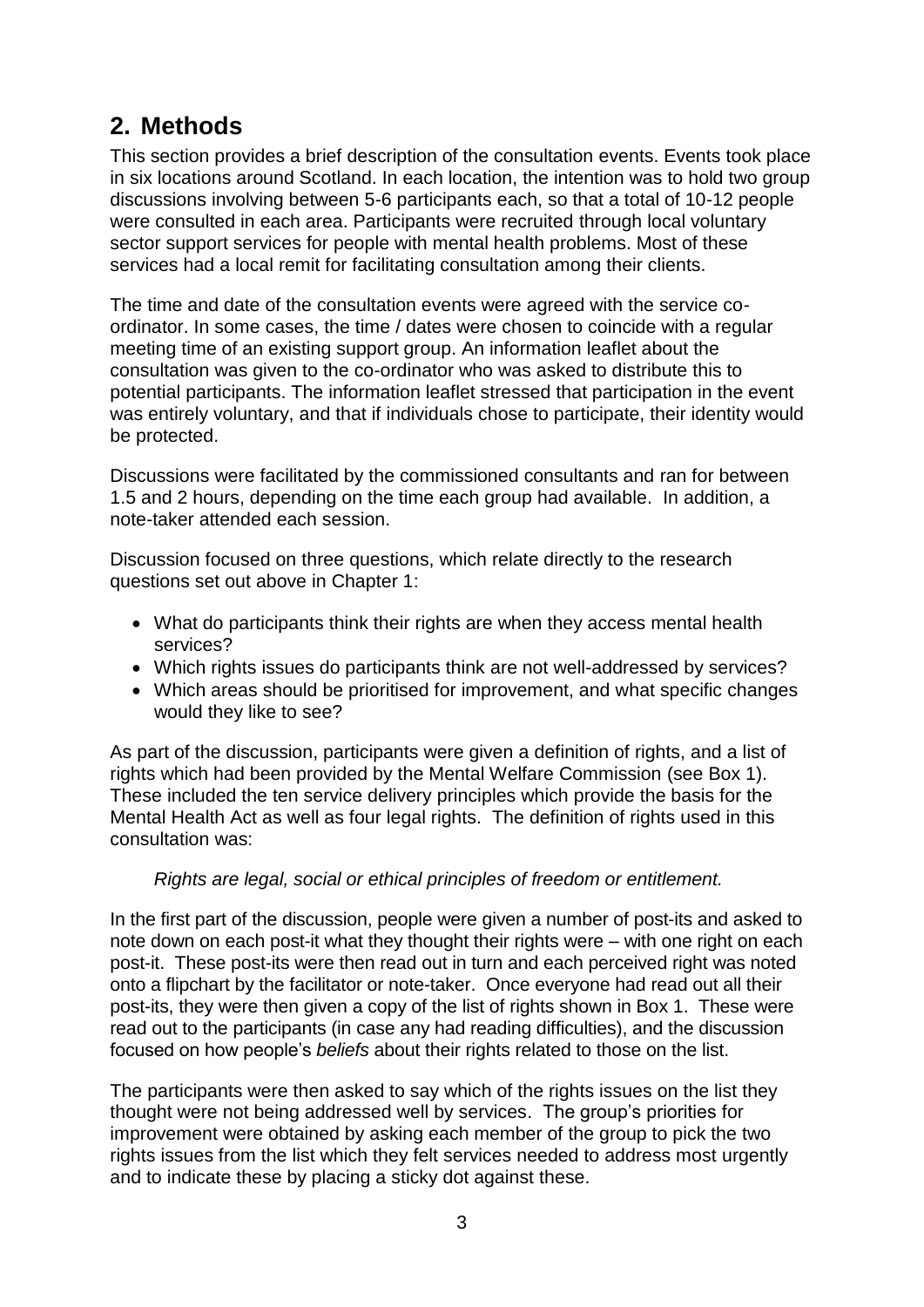### **Box 1: Your rights**

You can expect that services will:

- 1. Take your past and present wishes into account
- 2. Make sure you get the information and support you need to take part in decisions. You have a right to make your own decisions where you can. Everything possible should be done to help you do this.
- 3. Take the views of your carer, named person, guardian or welfare attorney into account
- 4. Your carers' needs are taken into account and they get the information and support they need to help them care for you
- 5. Consider the full range of options for your care
- 6. Give you treatment that provides maximum benefit
- 7. Take account of your background, beliefs and abilities
- 8. Make sure that any restrictions on your freedom should be the 'minimum necessary in the circumstances
- 9. Make sure that you are not being treated less favourably than other patients
- 10. Take special care of your welfare if you are under 18 years of age

You have legal rights:

- 11. You have the right to advocacy, to appoint a named person and to make an advance statement about your treatment.
- 12. You cannot be treated in a way that is degrading or inhuman or causes unnecessary pain or suffering.
- 13. You have a right to privacy, e.g. having your own private space and belongings and ability to see who you want to see. Anyone who interferes with your privacy must only do this as far as they need to and must do it lawfully.
- 14. If you are deprived of your liberty, it must be legal and you have the right to go to a court or tribunal to ask for a review. Any court or tribunal must be fair. You have a right to be heard and legally represented. This is the Mental Health Tribunal if you are detained under the Mental Health Act.

This participative method represented a modified form of the nominal group technique. The nominal group technique has a number of advantages over a straight focus group discussion:

- It helps ensure that all members of the group (including the quieter ones) get an opportunity to share their thoughts.
- $\bullet$  It allows people time to think in silence (which some people find easier) and it gives people time to think about what they would like to say.
- It is a more comfortable process for sharing information within a group whose members may not all know each other.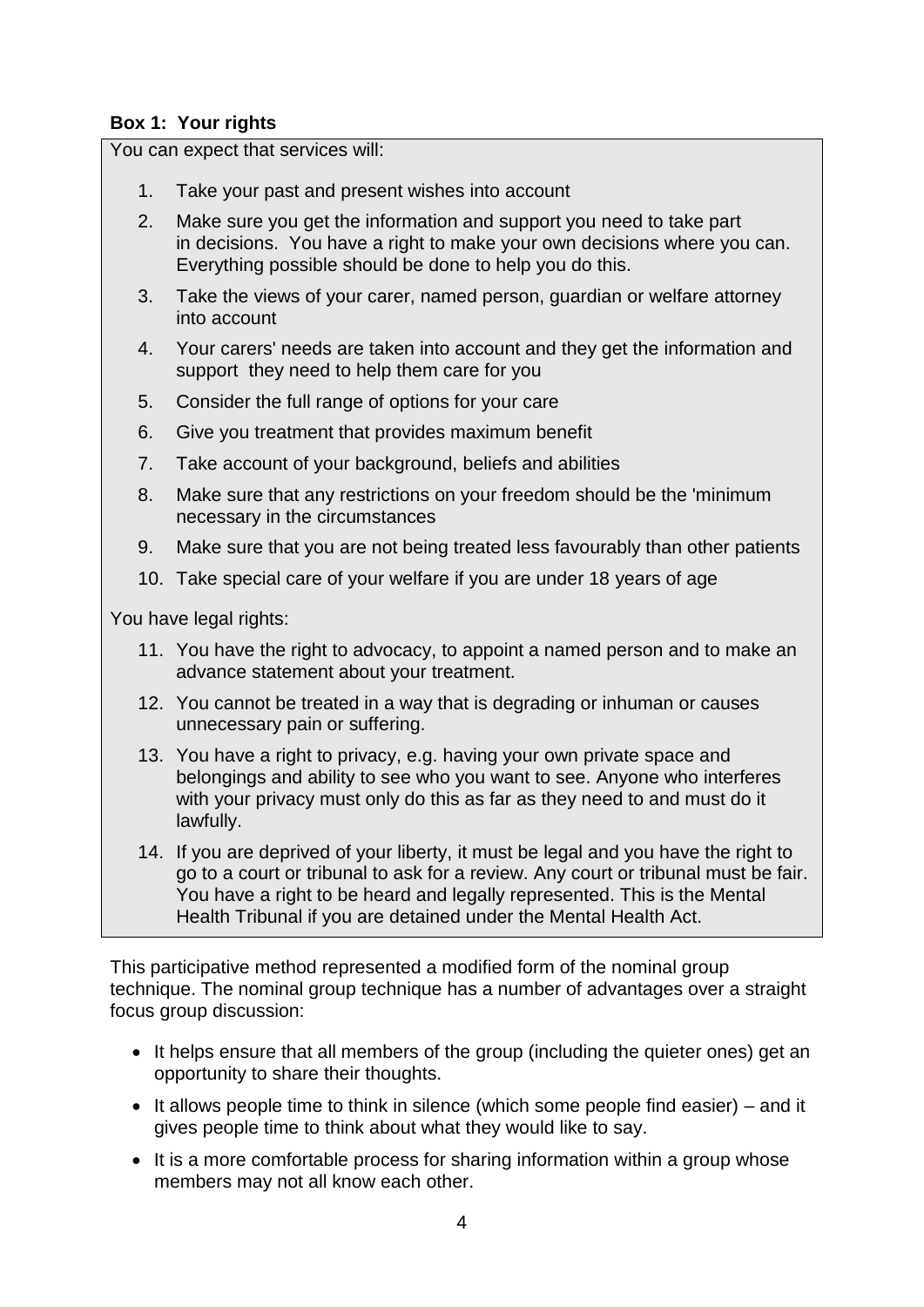- It provides a easy way of allowing the group as a whole to decide what the main themes are in the discussion.
- It provides a simple method of capturing people's exact words.

In practice, the format of some of the consultations was slightly adapted. It was important to do so in order to ensure that discussions were not (unhelpfully) constrained by rigidly adhering to a set of 'tasks' and associated timings if these were not working well for particular groups or individuals, for example:

- Where groups were larger than had been expected, and so more time was necessary to ensure that everyone had their say; or
- Where some participants struggled to contribute to a task (often through concentration difficulties) but were able to express a view in response to more direct questioning by the facilitator.

This flexibility enabled the facilitators to maintain an outcome-focus – ensuring that the consultations led to the identification of participants' views in relation to the questions above.

### <span id="page-7-0"></span>**Consultation participants**

As mentioned above, events took place in six locations around Scotland. These locations were purposefully selected to obtain a spread of Health Board areas (urban, rural and mixed). In each location, two groups took part in the discussions. The number of participants in each group ranged from 3 to 9. Altogether, 73 people (33 men and 40 women) took part in the consultation. See Table 2.1 below.

| Area              |           | <b>Number of people</b> |                |                |  |
|-------------------|-----------|-------------------------|----------------|----------------|--|
|                   |           | Men                     | Women          | Total          |  |
| Area 1            | Group 1   | 6                       | 0              | 6              |  |
|                   | Group 2   | 4                       | 3              | 7              |  |
| Area 2            | Group 1   | 3                       | 6              | 9              |  |
|                   | Group 2   | 3                       | 4              | $\overline{7}$ |  |
| Area 3            | Group 1   | $\overline{2}$          | $\overline{2}$ | 4              |  |
|                   | Group 2   | $\overline{2}$          | $\overline{2}$ | 4              |  |
| Area 4            | Group 1   | 3                       | 4              | 7              |  |
|                   | Group 2   | 1                       | 5              | 6              |  |
| Area <sub>5</sub> | Group 1   | $\overline{2}$          | 6              | 8              |  |
|                   | Group 2   | 1                       | $\overline{2}$ | 3              |  |
| Area <sub>6</sub> | Group 1   | $\overline{2}$          | 4              | 6              |  |
|                   | Group 2   | $\overline{4}$          | $\overline{2}$ | 6              |  |
| <b>Total</b>      | 12 groups | 33                      | 40             | 73             |  |

| Table 2.1: Number of participants in each group |  |  |  |  |  |
|-------------------------------------------------|--|--|--|--|--|
|-------------------------------------------------|--|--|--|--|--|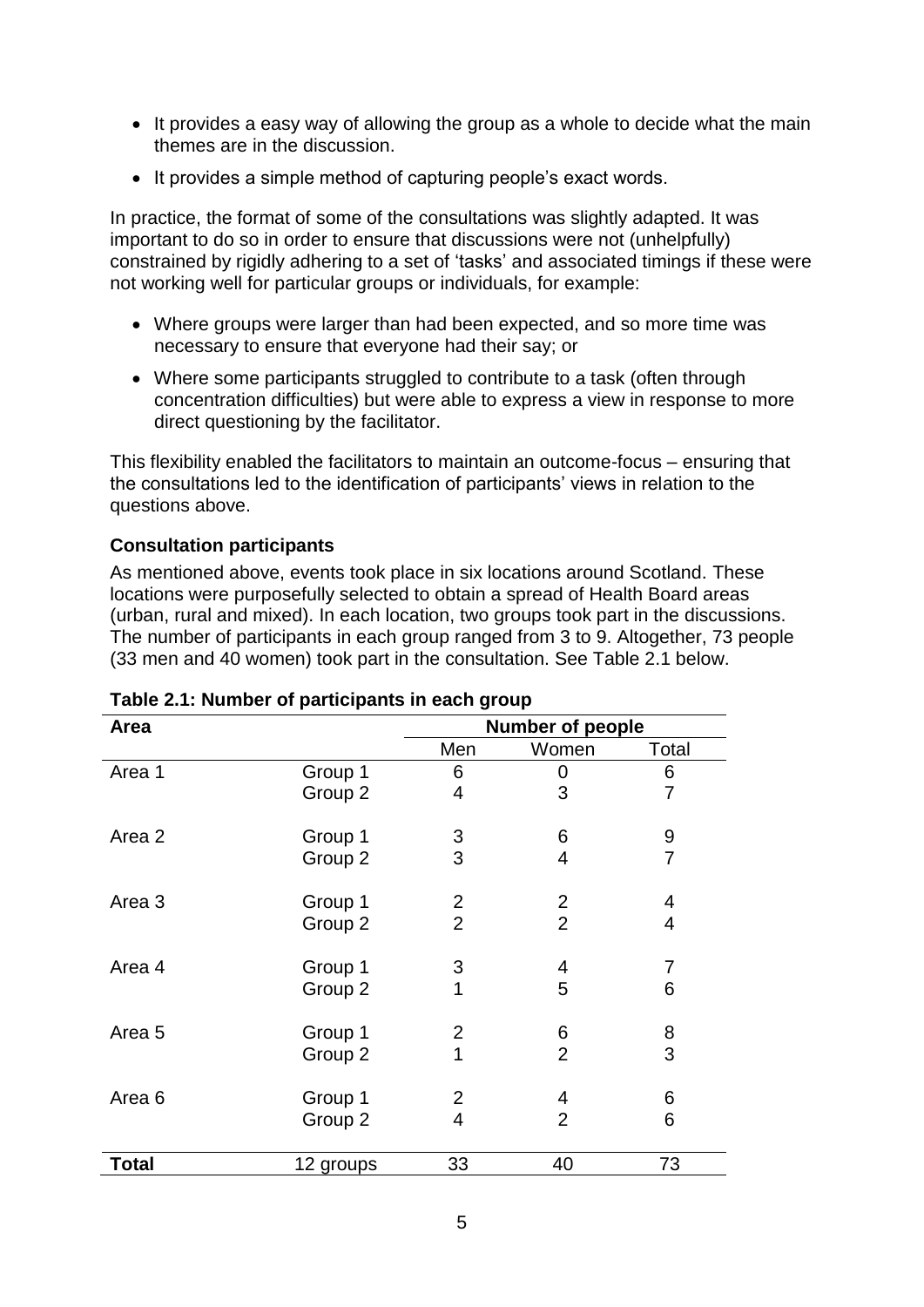Participants spanned a wide age range. All but two of the participants had a mental health problem and had had contact with NHS services over a long period. The remaining two participants (both from Area 1), were the carer of an adult child with a mental health problem, and a volunteer working with people with mental health problems. Two participants were from black and minority ethnic backgrounds.

No systematic attempt was made to gather more detailed information about participants and their history of service use. This was deliberate in order to keep discussions focused on rights rather than detailed accounts of people's (individual) experiences. However, participants often explained their views on rights by referring to their personal situation and / or experiences. As a consequence, it became clear that many of the participants had had one or more experiences of being detained under the Mental Health Act. In addition, a small number of the participants had complex needs. For example, one had a learning disability, one had autism, and some also had physical disabilities, including hearing or vision loss, dyslexia, communication difficulties and mobility problems.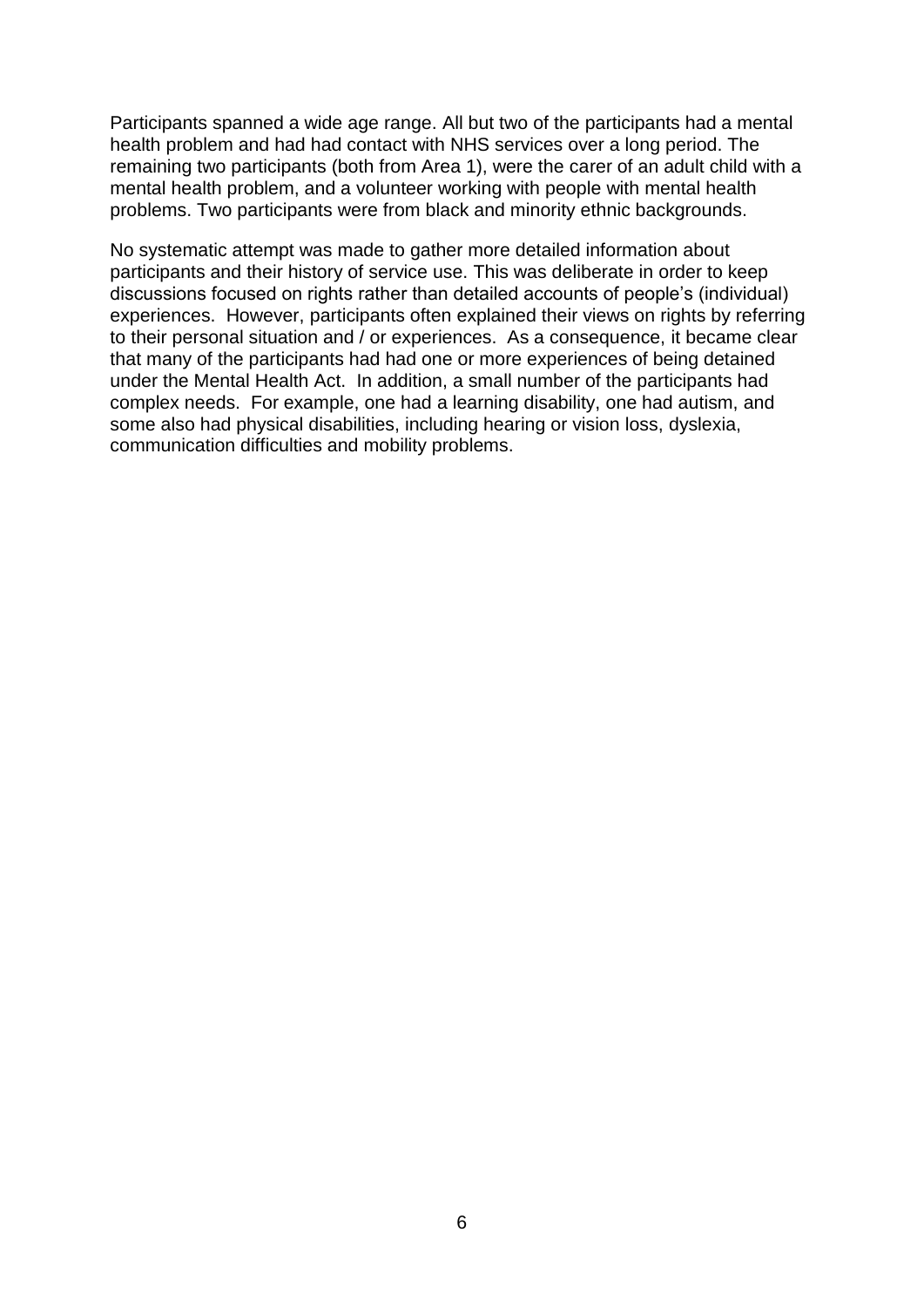### <span id="page-9-0"></span>**3. To what extent are people aware of their rights?**

This section presents an analysis of participants' comments to the first question in the consultation events: 'What do you think your rights are when you access mental health services?'

It was not unusual for participants to preface their responses to this question by saying that they didn't really know what their rights were, or that no one had ever explained their rights to them. However, while *individuals* were often unsure of what their rights were, the overall *group* response to this question generally identified (or roughly coincided with) many of the rights on the list provided by the Mental Welfare Commission. (See again Box 1 in the previous chapter.) At the same time, participants often stated that they believed that certain of their rights were "aspirational" – that is, they believed they *should* have certain rights, rather than believing that they actually had those rights.

The group responses to the question were remarkably consistent from one group to another, and the most commonly perceived rights focused on a relatively small number of inter-related themes. These were:

- The right to be heard and listened to
- The right to have information (about their care / treatment) and to make choices
- The right to protection from discrimination
- The right to be treated with respect / as a human being and as an individual.

Less commonly, the groups identified:

- Certain legal rights which they have under the Mental Health Act (the right to independent advocacy, to appoint a named person and to make an advance statement, etc.) and rights that they have under the Data Protection Act 1998 (for example, the right to see their own medical notes)
- Rights in relation to the nature and standard of treatment or care they receive.

Individuals rarely identified that:

- They had certain rights when they are compulsorily detained (i.e. the right to ask for a review and attend the Mental Health Tribunal)
- Their carers had rights (for example, a right to have their carer's views taken into account and the right of a carer to have support in caring for someone with a mental health problem).

Participants' comments in relation to each of these are described in further detail below.

### <span id="page-9-1"></span>**The right to be heard and listened to**

In response to the question, 'What do you think your rights are?' participants' responses frequently focused on the issue of being *heard* and being *listened to*. Examples of perceived rights offered by the groups included:

*"The right to say everything you want to say"*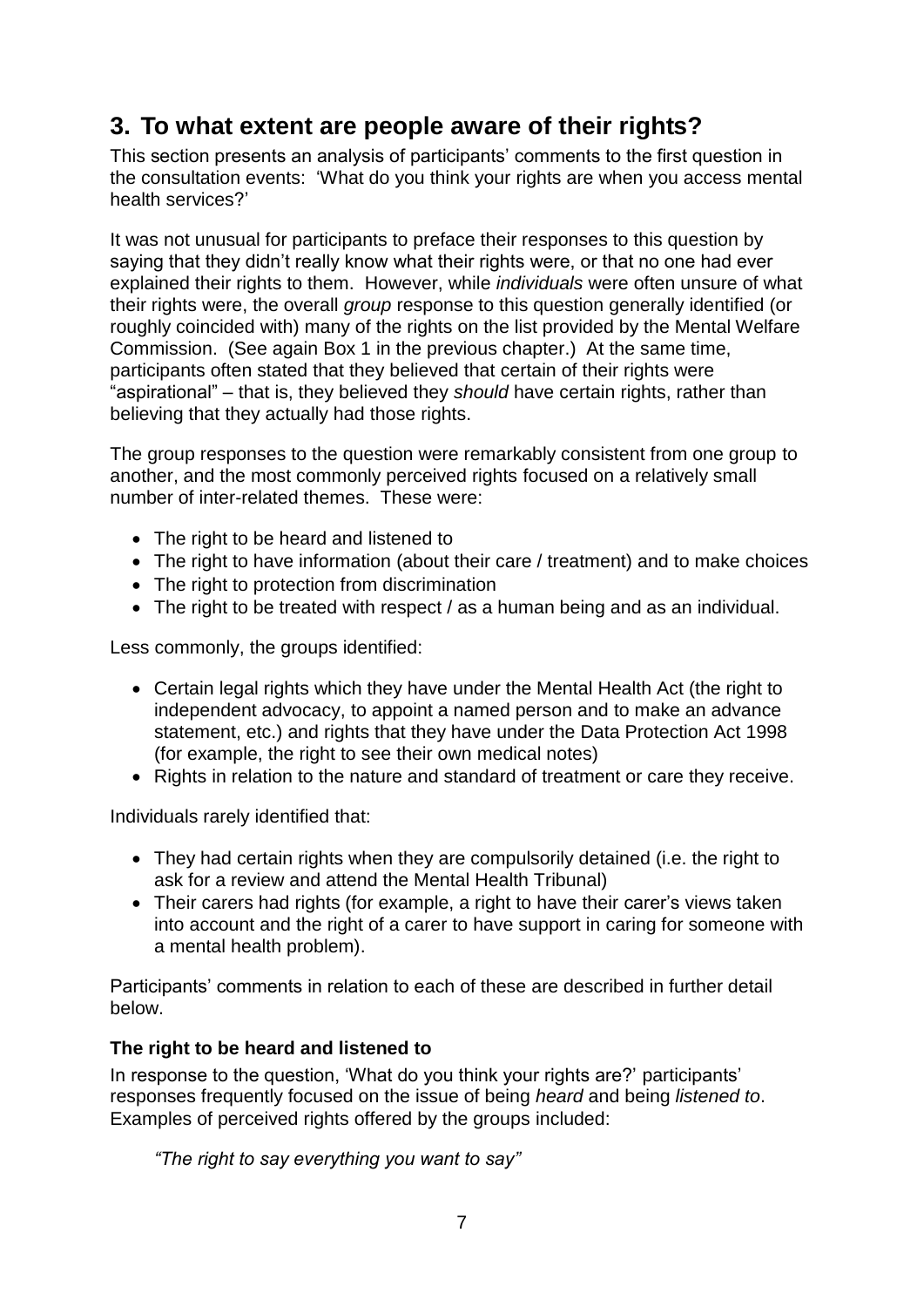*"The right to be listened to properly"*

*"The right to give your views"*

*"The right to speak up"*

*"The right to have a voice"*

*"The right to make a complaint (to have it dealt with seriously, and to know the outcome)"*

*"The right to have your choices (or wishes) respected"*

*"The right to have your opinions taken into consideration"*

Such comments were largely seen by participants as coinciding with the first and / or second principles from the list of rights which state: (i) that services should take your past and present wishes into account; and (ii) that you have a right to make your own decisions where you can. These rights are not legally enforceable.

While the right to an advance statement is intended as a mechanism to allow patients to be 'heard', it was notable that the participants in this consultation less commonly identified these statements as a right (see section below on legal rights).

### <span id="page-10-0"></span>**The right to have information and make choices**

A second major theme arising in participants' responses to the question, "What do you think your rights are?", related to a right that people felt they had to be *informed.*  In addition, this right to information was closely linked to a right to make *choices* on the basis of the information received. Examples of perceived rights offered by the groups include:

*"The right to be informed about all aspects of your care"*

*"The right to know about the side-effects of treatment – short and long term"*

*"The right to understand the medication you're being given"*

*"The right to have treatment explained and be kept up-to-date"*

*"The right to know what to expect in hospital"*

*"The right to information about other services"*

*"The right to choose what treatment you get"*

*"The right to have input to my care"*

*"The right to say 'no'"*

*"The right to a second opinion / the right to change your psychiatrist"*

*"The right to refuse treatment or a drug that might harm me"*

*"The right to have my rights explained"*

Such comments were seen to relate to three of the principles that underpin the Mental Health Act: (i) that services should make sure people get the information and support they need to take part in decisions; (ii) that services should consider the full range of options for a person's care; and (iii) that services should give people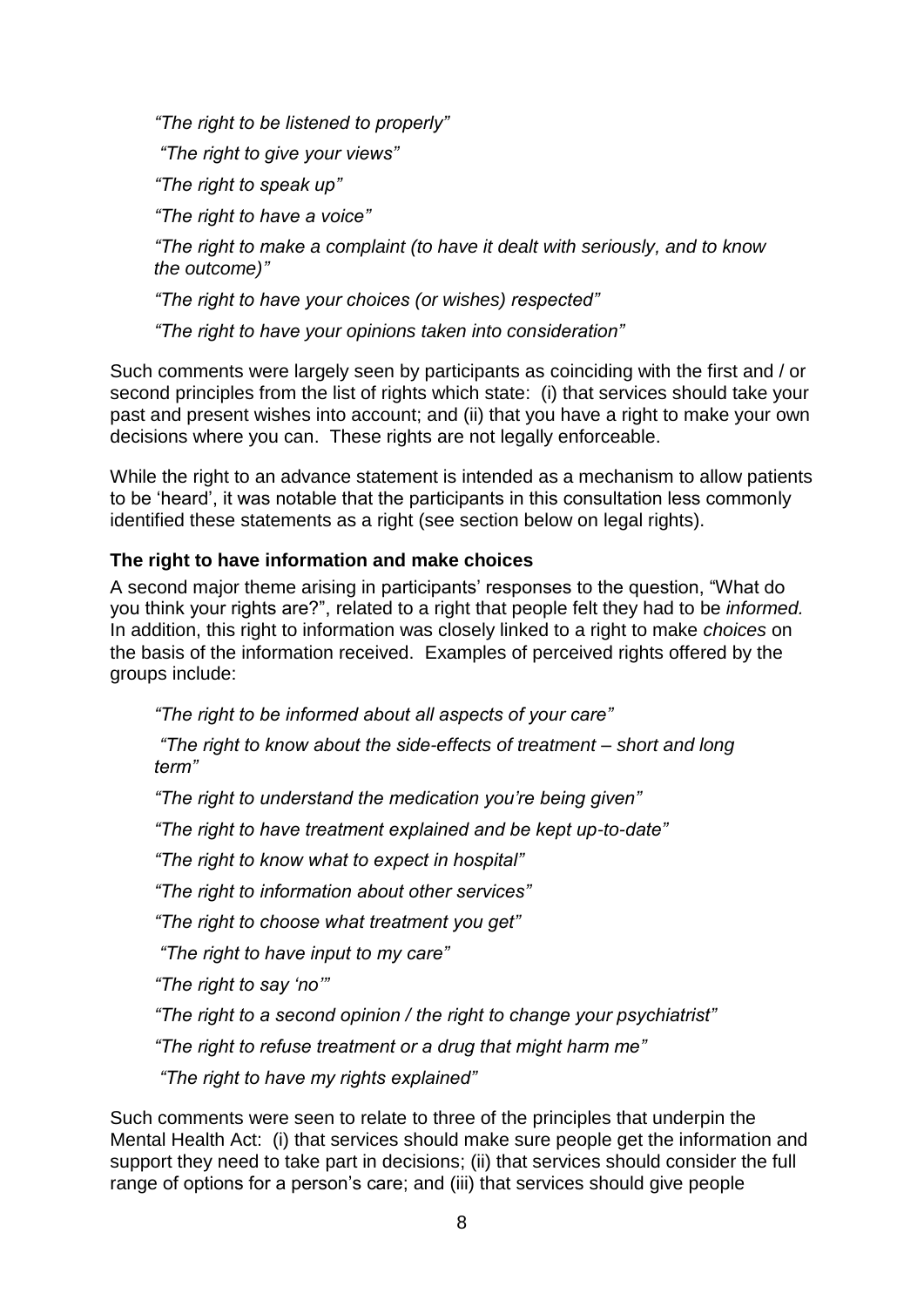treatment that provides maximum benefit. Again, these are not legally enforceable rights.

### <span id="page-11-0"></span>**The right to protection from discrimination**

A third main theme arising in participants' responses related to the right to be protected from discrimination. These perceived rights often highlighted people's awareness of the stigma of having a mental health problem (and the right to be treated in a non-stigmatised manner), but they also pointed to other equalities issues in relation to which people might be subject to unfair discrimination.

*"The right to not be judged"* (because they have mental health problem)

*"The right to be taken seriously and not fobbed off")* (because they have a mental health problem)

*"The right to be treated the same as any other patient / as any one else"*

*"The right to be treated fairly"*

*"The right not to be treated worse than younger people"* (this statement was made by someone aged over 65)

*"The right to express my spirituality"*

### <span id="page-11-1"></span>**The right to be treated with respect / as a human being / as an individual**

One of the most common responses to the question, "What do you think your rights are?", focused on the more general human right that people believed they had, to be treated with a respect. This perceived right was often expressed by people in different ways:

*"The right to be treated with dignity / civility / honesty / compassion"*

*"The right to be treated as an individual and seen as an individual"*

*"The right to be treated like an adult"*

*"The right to have my views respected"*

*"The right to be treated with respect and be believed"*

*"The right to be safe"* (this statement referred to physical safety, particularly in hospital, where some people did not feel safe).

The groups tended to see these rights as related to the idea that people should not be treated in a way that is degrading or inhuman or which causes unnecessary pain or suffering.

### <span id="page-11-2"></span>**Legal rights**

In addition to the four main themes described above, a number of less common themes could also be identified in participants' responses to the question: "What do you think your rights are?" For example, few respondents identified their *legal* rights to have an independent advocate, nominate a named person, make an advance statement about their treatment, or appeal to the Mental Health Tribunal regarding a decision of compulsory detainment. Those who *were* aware of these rights were generally people who had experience of working with an advocate, nominating a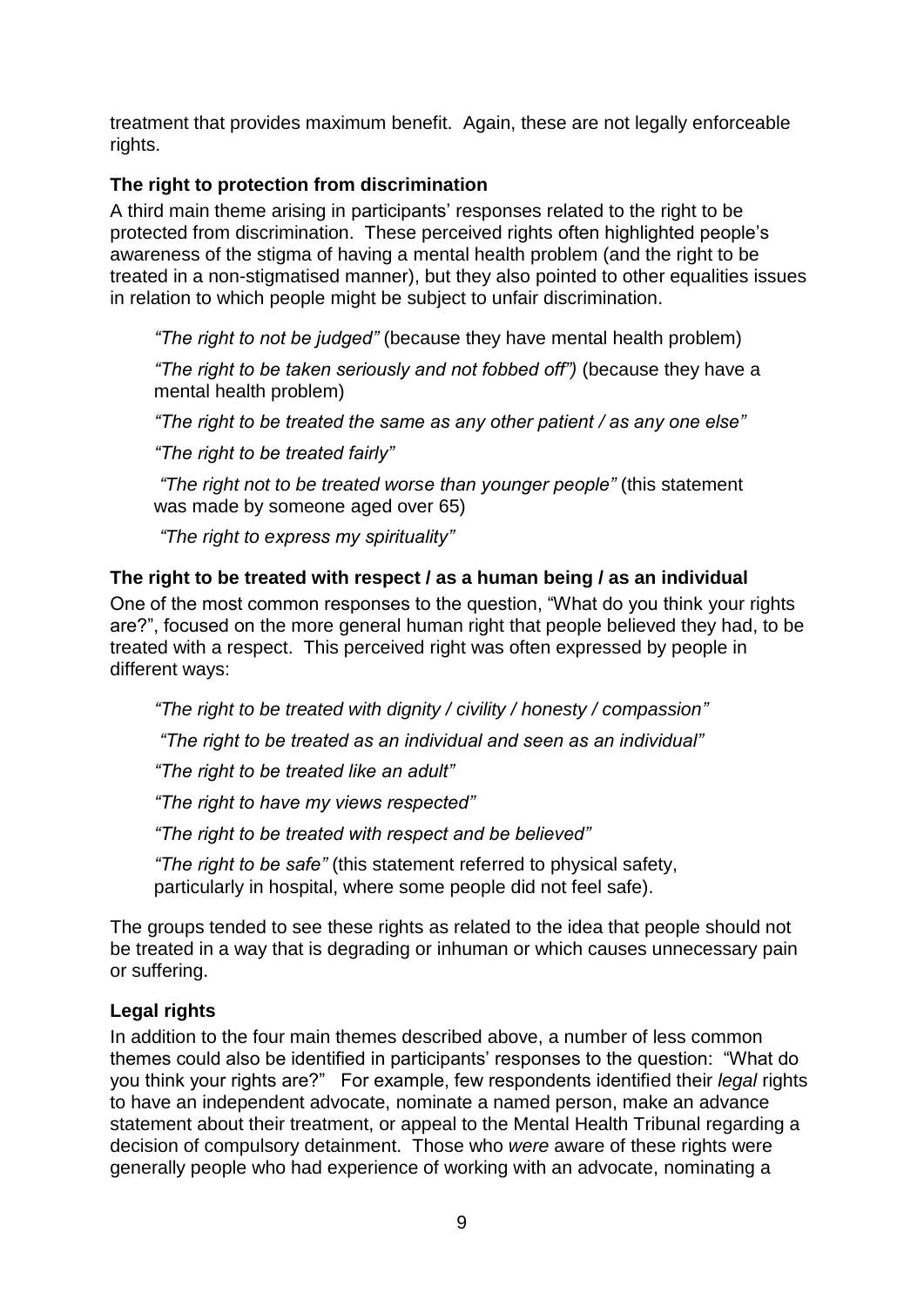named person, or making an advance statement. However, few respondents had this experience, or were even aware of what a named person or advance statement was. One individual expressed the opinion that, *"When you're sectioned, you have no rights at all."*

Participants also identified some rights which they had under the Data Protection Act, rather than the Mental Health Act. For example, *'the right to view my records', 'the right to confidentiality', 'the right to know what information about me is shared with others'.*

### <span id="page-12-0"></span>**The nature and standard of care**

Another less common theme in people's responses related to the nature and standard of care that they felt they should be able to expect from services – in particular, the type of services they thought they needed in order to feel well. For example:

*"The right to get services that meet my needs"*

*"The right to have access to a psychiatric nurse / keyworker / psychologist"*

*"The right to be admitted to hospital when I feel I unwell"*

*"The right to a peer support group"*

*"The right to a recovery service"*

*"The right to correct support in the community"* 

*"The right to expect punctuality" (from care workers in the community)*

*"The right to continuity of care"*

These perceived rights were often seen by participants as relating to the principle that services should give treatment that provides maximum benefit, not just in the short term (when in hospital) but following discharge and in an ongoing way. These responses indicate that participants do not compartmentalise the treatment / care they receive from statutory services. Rather they see all support services they receive as contributing to their care, treatment, and (potentially) recovery, in a more holistic way.

### <span id="page-12-1"></span>**Rights for which there was a general lack of awareness**

It was rare for any of the groups to believe that they had rights which related to the following issues:

- Right to privacy although occasionally the groups saw the "right to confidentiality" as related to a right to privacy
- Right to appeal a compulsory detention order and attend a Tribunal.

In addition, it was uncommon for the groups to identify that their carers also had certain rights (i.e. to have their views taken into account, and to have their needs taken into account).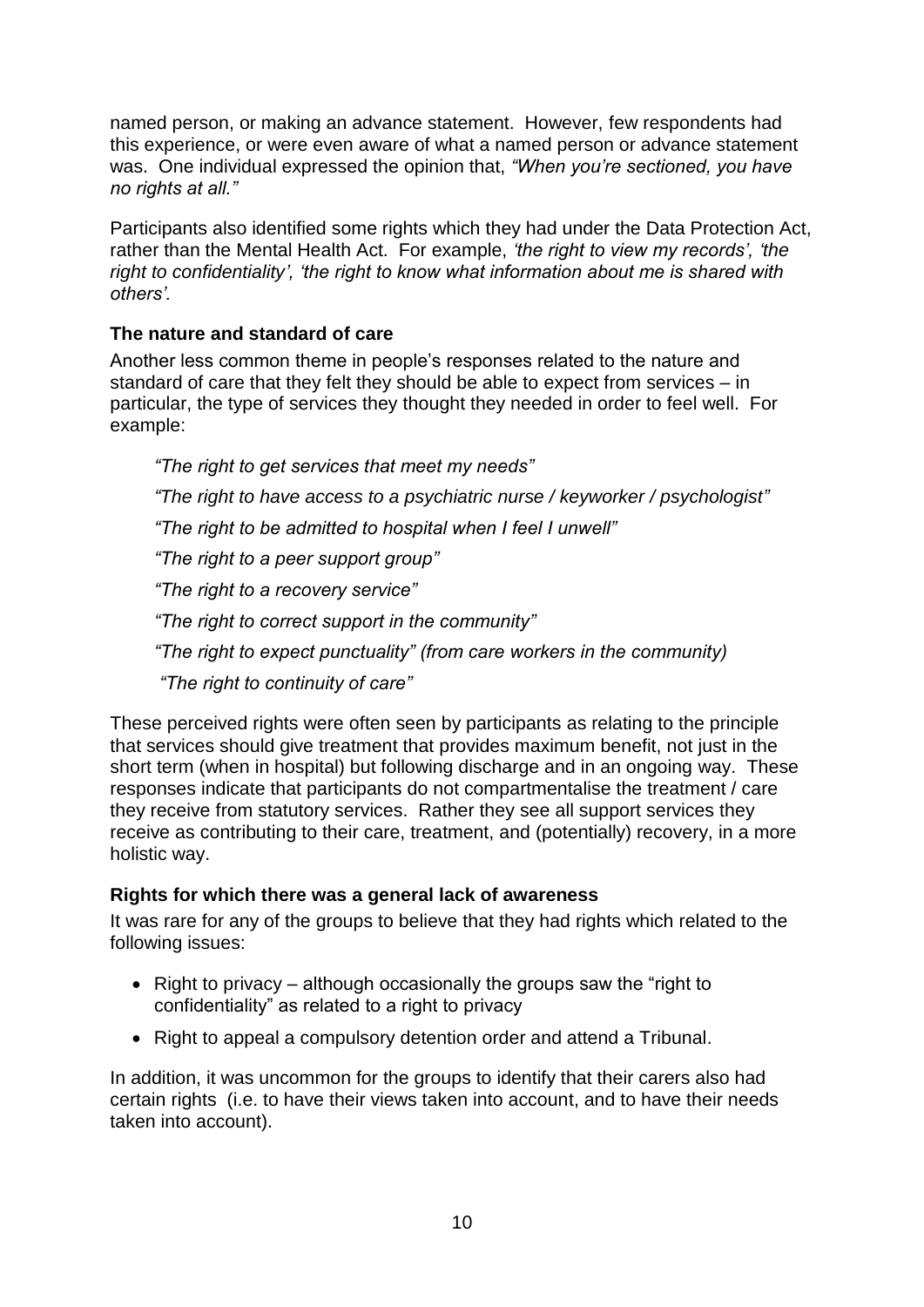### <span id="page-13-0"></span>**4. How well do services respect people's rights?**

The second main question this project sought to answer was, "How well do mental health services respect people's rights?" To explore this question, consultation participants were asked to consider the list of rights they had been given and to say which issues they felt services were doing well with, and in which areas services needed to improve.

The individuals who took part in the consultation generally found this question difficult to answer – mainly because they saw the question as too black and white. In addition, the complexity of people's lives and their experience of services made it impossible for them to comment on NHS or local authority services in isolation. Moreover, even where individuals could focus solely on *hospital* services, for example, their comments indicated that there was a great deal of variation in whether people felt that services respected their rights. Participants often made general comments such as: *"Sometimes they do",* or *"It depends on the individual"*, or *"Things are getting better."* Moreover, there was a recognition that services often had to deal with very unwell and challenging individuals and that ongoing budgetary pressures and high staff turnover were affecting the ability of services and staff to deliver high-quality care and treatment.

Participants frequently gave examples from their own recent experiences to support their views. These included examples of positive experiences which illustrated the ways in which services can and do treat people with respect.

### <span id="page-13-1"></span>**Positive experiences**

There was general agreement among participants that *"there are some tremendous people in the health service"* who give good information to their patients, who routinely involve them in decisions about their care and treatment and who are prepared to explore options for improving wellbeing.

Participants gave examples of being able to discuss their medication with their psychiatrist and agreeing changes in medication which produced fewer side-effects. One individual spoke of being referred to a third sector support group which helped to improve her confidence. Others felt that their current care packages met their needs well, and that the individuals involved in providing that care were supportive and helpful. Still others spoke about the positive relationships they had with GPs, psychiatrists or psychiatric nurses. Such comments suggested that consultation participants saw positive relationships as closely linked to the issue of rights since those who had positive relationships with their doctors, nurses or care workers tended to feel that their rights were better respected, i.e. that they were active participants in decisions about their own care and that they were treated as individuals.

Notwithstanding these positive experiences, overall, participants in this consultation did feel that there was more that services could do to ensure that the rights of people with mental health problems were protected. Comments tended to focus on a need for improvement specifically in relation to:

• The process of being compulsorily detained and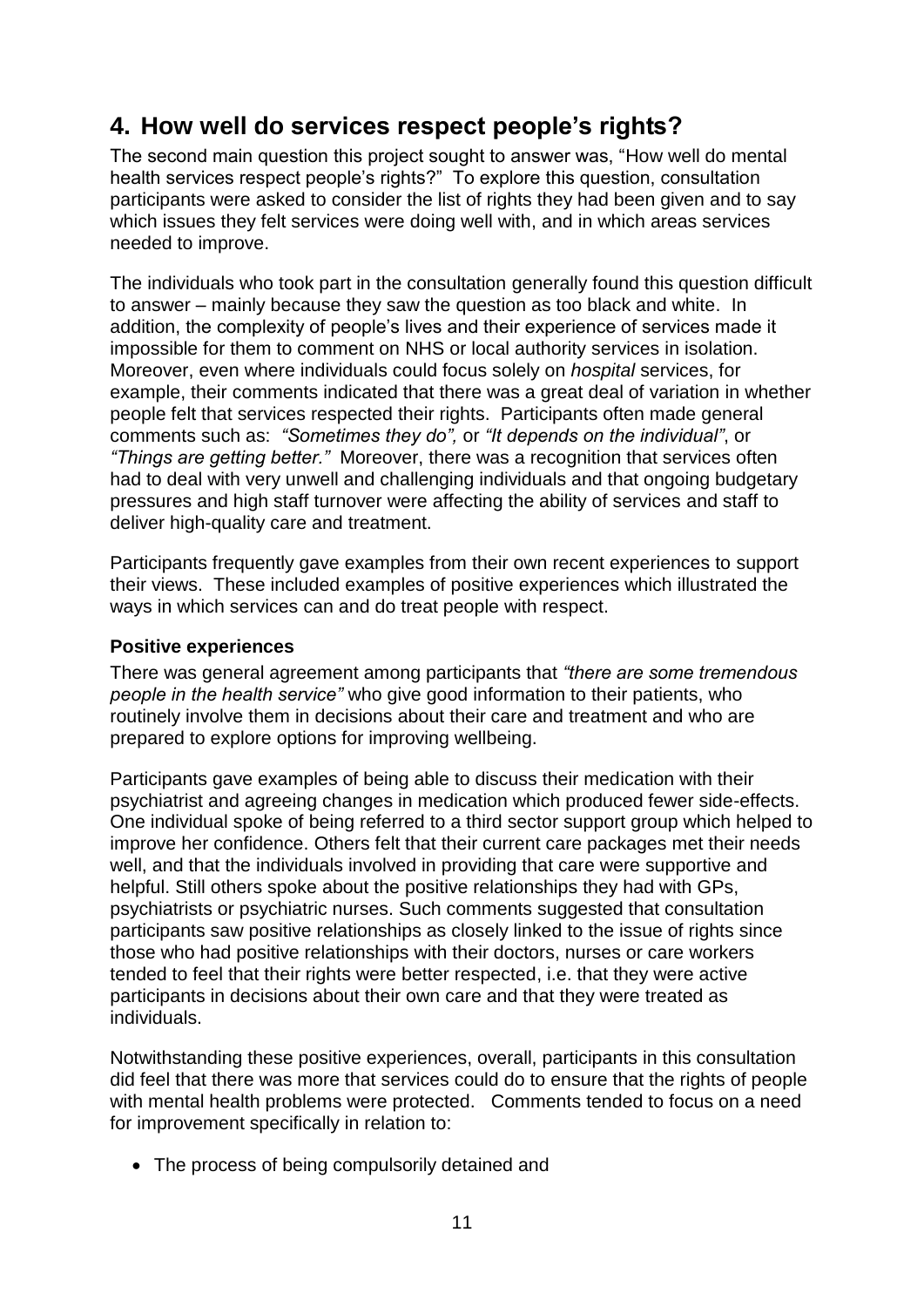The extent to which certain service delivery principles are put into practice by mental health services (in particular, giving people information so that they can take part in decisions about their own treatment and care; offering options in relation to treatment; and giving treatment that maximises benefit).

Other issues were raised less often. However, when specifically asked how well services were addressing the rights of carers, participants generally felt that this also was an area for improvement.

#### <span id="page-14-0"></span>**The process of being compulsorily detained**

In the main, the individuals who took part in this consultation expressed dissatisfaction about the process of being compulsorily detained in hospital. Participants accepted that there were situations in which people might sometimes *need* to be treated compulsorily to keep them safe, acknowledging that doing so was actually a right (e.g. a right to life). However, they also felt very strongly that the process of keeping people safe should not result in them feeling terrified, degraded or humiliated – which was the experience that many had.

Participants' experiences of being compulsorily detained were linked, in their view, with a feeling that people in this situation are often treated in ways that are degrading or inhuman and which cause unnecessary pain or suffering.

Individuals spoke about the distress they felt at being forcibly and publicly removed from their homes; the feeling of powerlessness which resulted from being restrained and injected with drugs; the fear felt by some that they may be given certain types of treatment against their will (electroconvulsive therapy (ECT) was mentioned); the distress of seeing and hearing other hospital patients being restrained and injected; and their bewilderment about hospital rules and routines.

The experience of acute distress from being detained in a police cell was also highlighted. In addition, some participants talked of experiences of the police manhandling them and threatening them, e.g. that they would be put into a strait-jacket to calm them down.

Some reported that, upon being compulsorily detained, they were not seen by a consultant for several days, and meanwhile were given no information about how long they were likely to be in hospital. This resulted in people feeling extremely anxious about what would happen to their children or their home in their absence, and whether they might lose their tenancy if the rent was not paid. However, attempts to bring these justifiable concerns to the attention of hospital staff often appeared to them to be not taken seriously.

Others reported being given no information about how the hospital ward operated except from other patients. Participants gave examples of the humiliation they felt – or the sympathy they felt for other patients – because they did not realise they could request clean clothes and underwear while being detained in hospital. Others spoke of feeling unsafe because of the mix of patients on the ward (i.e. including some people who were very unwell, or who were being detoxed from drugs / alcohol).

As noted in the previous chapter, few of those who took part in this consultation appeared to be aware of their *legal* rights to have an independent advocate, appoint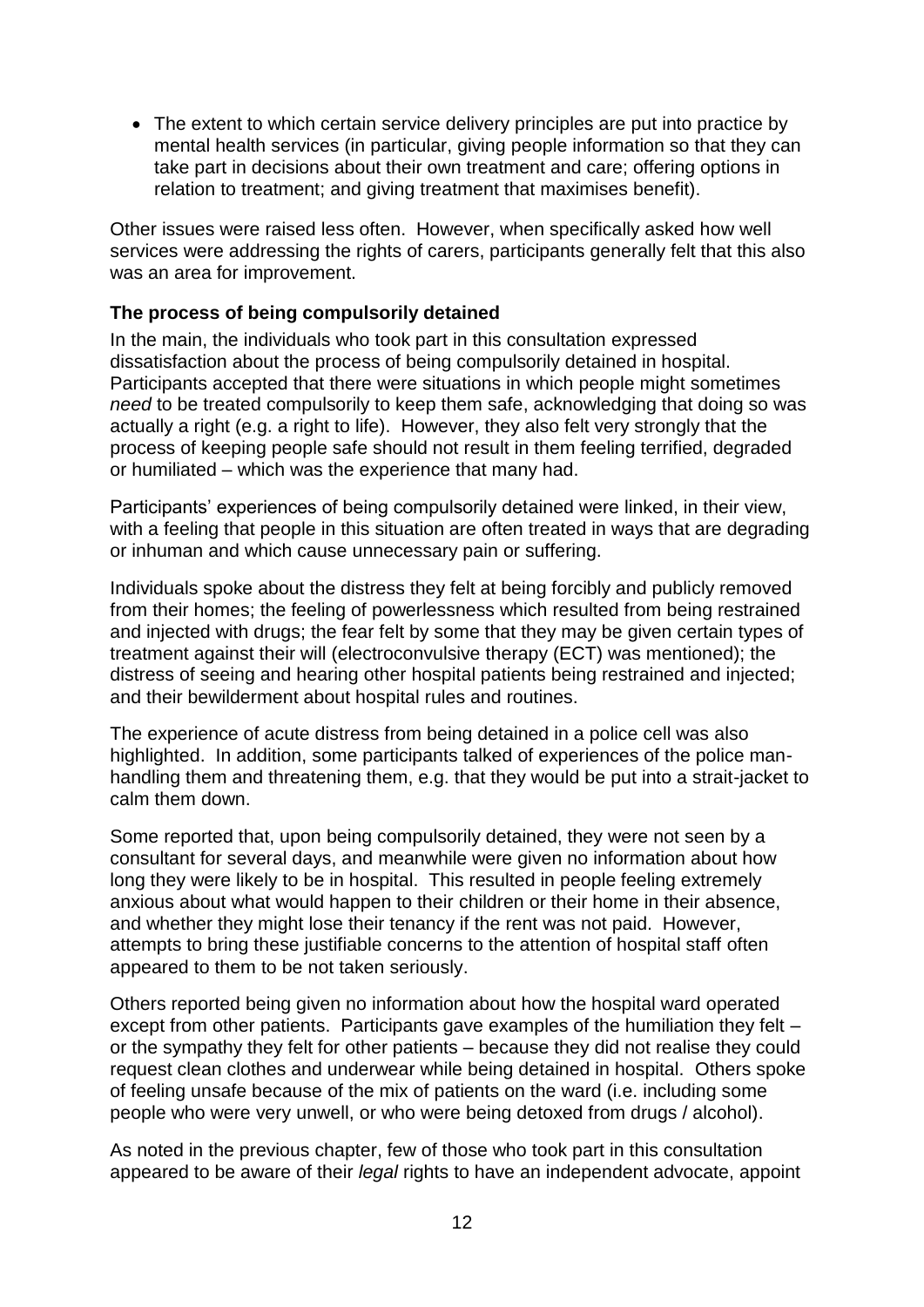a named person, make an advance statement, or ask for a review of a compulsory detainment order.

When asked the question, "How well do services respect people's legal rights?" few of those who had a recent experience of being compulsorily detained could recall anyone explaining their rights to them, and it was rare for any of the participants to say that they had experience of successfully appealing against a detainment order. Furthermore, participants in this consultation suggested that if someone *had* read their rights to them upon admission to hospital when they were acutely ill, they would have been unlikely to take in or act upon this information. Even among the relatively small number of participants who *knew* what their rights were, most reflected that they were far too ill at the time they were detained to be able to ask for assistance from an advocate, or to request a review of the decision to admit them to hospital.

Such comments highlight the inherent difficulty of ensuring that people's rights are protected when they are being compulsorily treated – even though there is a good legal framework in place to enable this to happen. These comments also raise questions about when is the correct time to inform people of their rights, whether people need to have their rights explained to them on more than one occasion, and how best to support them to claim their rights.

In contrast to the largely negative views that people had about the process of being compulsorily admitted to hospital, examples were given of more positive experiences of being admitted to hospital in a planned way. One individual recounted an occasion when she had become increasingly unwell, and she was given a choice by a CPN with whom she had a positive relationship. The choice was to either go into hospital voluntarily, or to be compulsorily admitted. This individual recognised that she was being given no choice about whether to go into hospital. However, the process felt less fraught and more positive than a compulsory detainment because it seemed from her point of view to be a planned admission.

This example was unusual, however. More often, participants said they often knew they were becoming unwell but found it difficult to arrange for admission to hospital when they felt they needed it – until they were so unwell, they had to be admitted in a crisis or through a detainment order.

#### <span id="page-15-0"></span>**Putting the principles into practice**

The other areas in which participants in the consultation felt there was a need for improvement were in relation to being given a "full range of options for your care" and being given "treatment that provides maximum benefit". These comments tended to relate to care provided both in hospital and in the community. As mentioned in the previous chapter, these two principles were often linked in the minds of participants, and in further discussion, it became clear that these issues were also closely linked to the idea that people with mental health problems should have information in order to be able to be involved in decisions about their own care and treatment.

Some individuals commented that they were often given information about a specific treatment (in particular, medication) which was recommended by a psychiatrist, but they were not always offered an alternative. In such cases, people felt they had no real choice or opportunity to be involved in decisions about their own care. There was an acknowledgement that the mental health team may be the best judge of what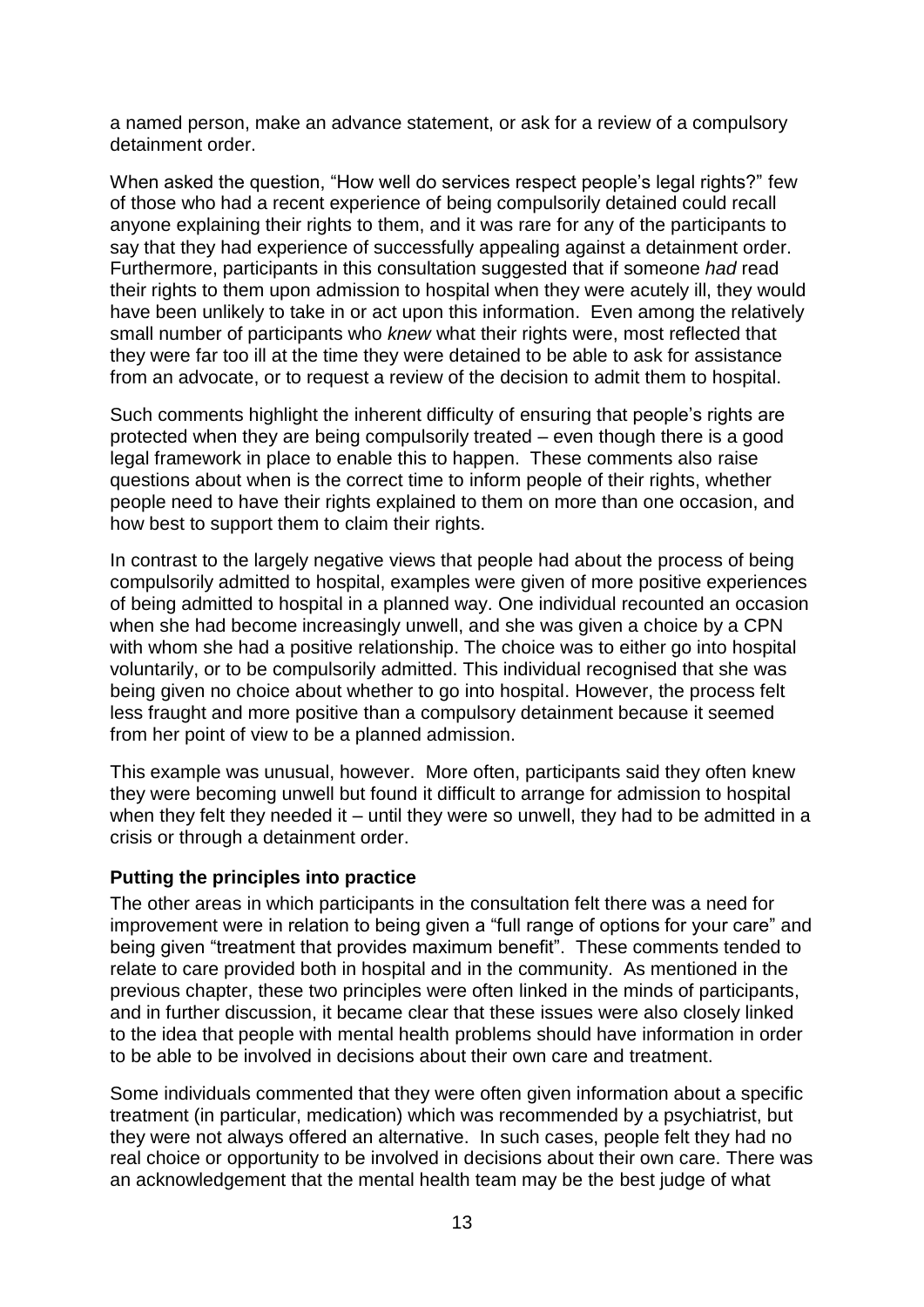treatment will provide maximum benefit, and for the most part, people were willing to trust the experts in this matter. At the same time, however, people did not feel empowered to question or challenge decisions taken by medical professionals, even when they did not feel happy about them.

Participants in all groups recognised that for some people, coming off medication may not be an option. Nevertheless, people felt that other therapies (e.g. talking therapies), could be used positively alongside medication to achieve maximum benefit. However, these were reported to be seldom offered, or to be offered for only short periods of time.

Participants in some groups expressed concern about the idea that services should be expected to take their past, as well as their present wishes into account. The point was made that services were sometimes slow to recognise and acknowledge that people had changed and were recovering, particularly in cases where there had been a history of substance misuse.

Some individuals recounted experiences in which they had complained (either about the way they had been dealt with in hospital or in the community). However, they were often not believed because they were considered to be unreliable, which left them feeling dissatisfied about the outcome of their complaint. Others chose not to complain at all (including in cases where they felt they were being bullied by staff) for fear they would be seen as trouble-makers. This was particularly an issue for people as inpatients when they worried that complaints might result in less favourable treatment. These issues compounded their sense of disempowerment.

#### <span id="page-16-0"></span>**The rights of carers**

As noted in the previous chapter, it was rare for participants in this consultation to be aware that their carers had certain rights: i.e. the right to have their views taken into account, and to be given information and support to help them in their caring role. However, when asked specifically how well services were taking into account the rights of carers, participants saw this as an area for improvement.

Those (few) who had some experience of nominating a named person generally had more favourable experiences in this respect. However, it was more common for people to report that their carers were often excluded from discussions and decisions for reasons of "patient confidentiality". At the same time, participants felt it was correct that services did not *assume* that patients would be happy for information about them to be shared with their relatives without their consent. One individual talked of the distress and sense of violation experienced when a family member was given details without the patient's consent as this had a marked impact on the nature of their subsequent relationship.

There was some confusion on the identification and process of involving carers. In particular, some participants believed that if an individual had not nominated a named person, then their next of kin would automatically be considered to have the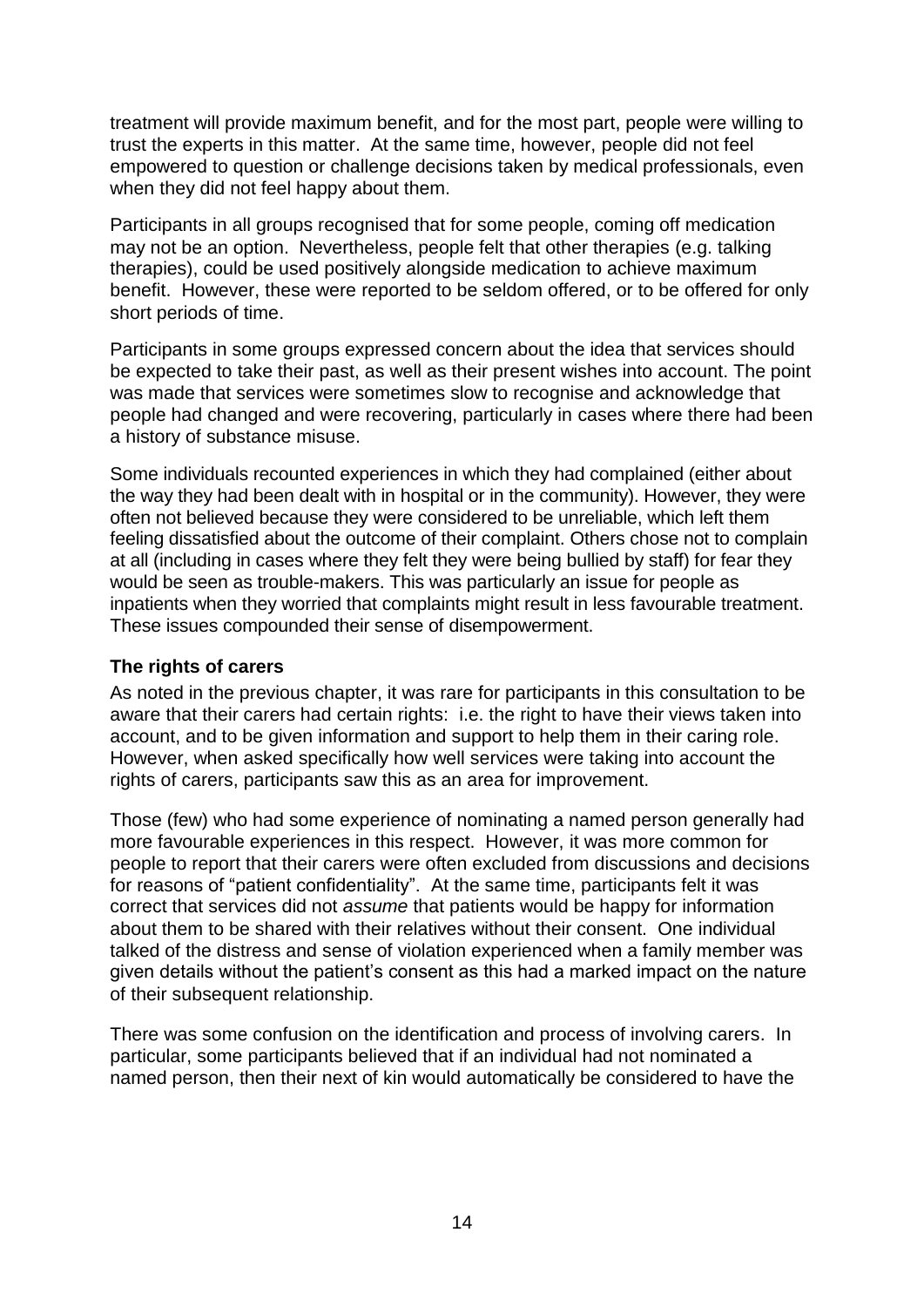role of named person. However, others pointed out that this was not their experience.<sup>5</sup>

### <span id="page-17-0"></span>**Other issues**

 $\overline{a}$ 

Some respondents made comments about other types of services, including support services in the third sector, housing support services and the police, and suggested that these types of services should also be required to respect the rights of people with mental health problems. Again, these views indicate that people do not see statutory NHS and social services in isolation, but rather see other community-based services as integral to their care and support package.

There was also a sense among some participants that the rights of people with mental health problems (and indeed other disabilities) were continually being eroded by government policies such as welfare reform, which were resulting in the loss of entitlements and support services.

Another issue raised less frequently was that some participants felt that they should have the right to smoke on hospital premises when being detained since, in that time the hospital ward was effectively their home.

<sup>&</sup>lt;sup>5</sup> According to the Mental Health Act (Scotland) 2003, if a "named person" is not nominated, an individual's primary carer is considered by default to be their "named person". If the person has no primary carer, their nearest relative would be considered as their "named person".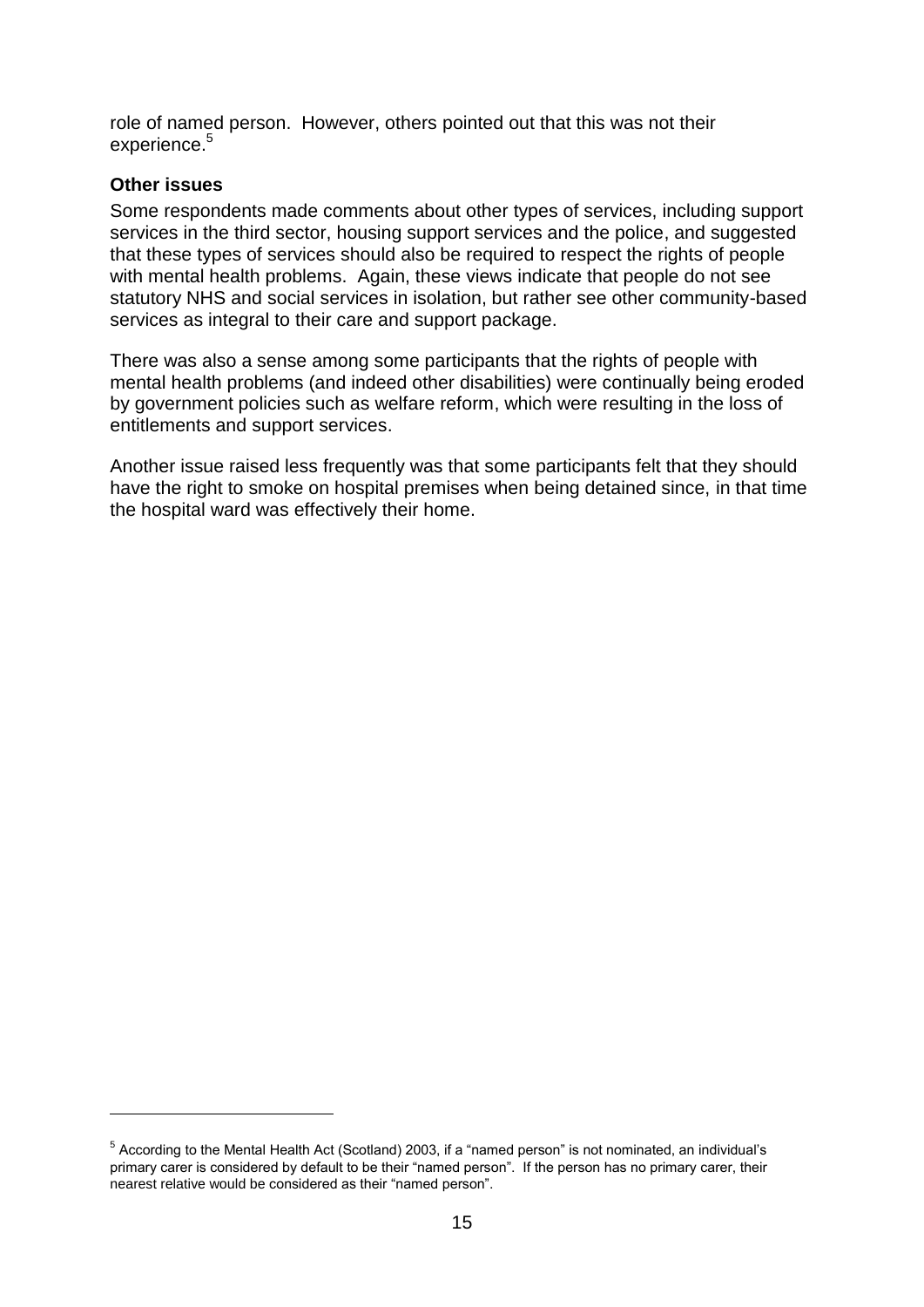### <span id="page-18-0"></span>**5. What are people's priorities for action?**

The third and final question this project sought to answer was, "What are people's priorities for action?" In particular, which rights issues do people feel need to be addressed most urgently by services.

Across all twelve groups, the rights that were prioritised by participants in this consultation were the following:

- "You cannot be treated in a way that is degrading or inhuman or causes unnecessary pain or suffering."
- "Services should make sure you get the information and support you need to take part in decisions. You have a right to make your own decisions where you can. Everything possible should be done to help you do this."
- "Services should consider the full range of options for your care."
- "Services should give you treatment that provides maximum benefit."

In relation to the first point, there was a feeling that services needed to do much more to demonstrate that they were treating people as individuals, with respect and dignity. Participants re-iterated earlier points made in the discussion that service providers should *"treat people as people, not as illnesses"*.

The latter three points, as previously discussed, were often seen by participants to be linked to a more general idea that people should have the right to be actively involved in their own treatment and the management of their condition. This includes being heard and listened to, and making available to people with mental health problems a wider range of services – both NHS and community-based – which provide support and / or therapeutic benefit.

It was also a general feeling across all groups that action needed to be taken so that people with mental health problems are better informed about what their rights are.

Beyond this, participants in this consultation made few other suggestions about specific actions that services could take to improve their focus on rights in these particular areas. The suggestions that *were* made included the following:

### *Suggested actions regarding compulsory detainment and treatment*

- Formal procedures should be reviewed in relation to the use of restraint, compulsory treatment / injections, and the process of forcibly removing someone from their home. Less public methods should be used as much as possible, not only to protect the dignity of the individual being detained and treated, but also to reduce the alarm and distress caused to other acutely ill patients in hospital who may witness others forcibly restrained.
- There should be a change in the timing of telling people about their rights when they are compulsorily detained. This shouldn't happen just once, but may need to happen several times over several days as people cannot always take in the information when they are acutely ill.

### *Suggested actions regarding the delivery of services in hospital*

A list of patients' rights should be displayed prominently in hospital wards.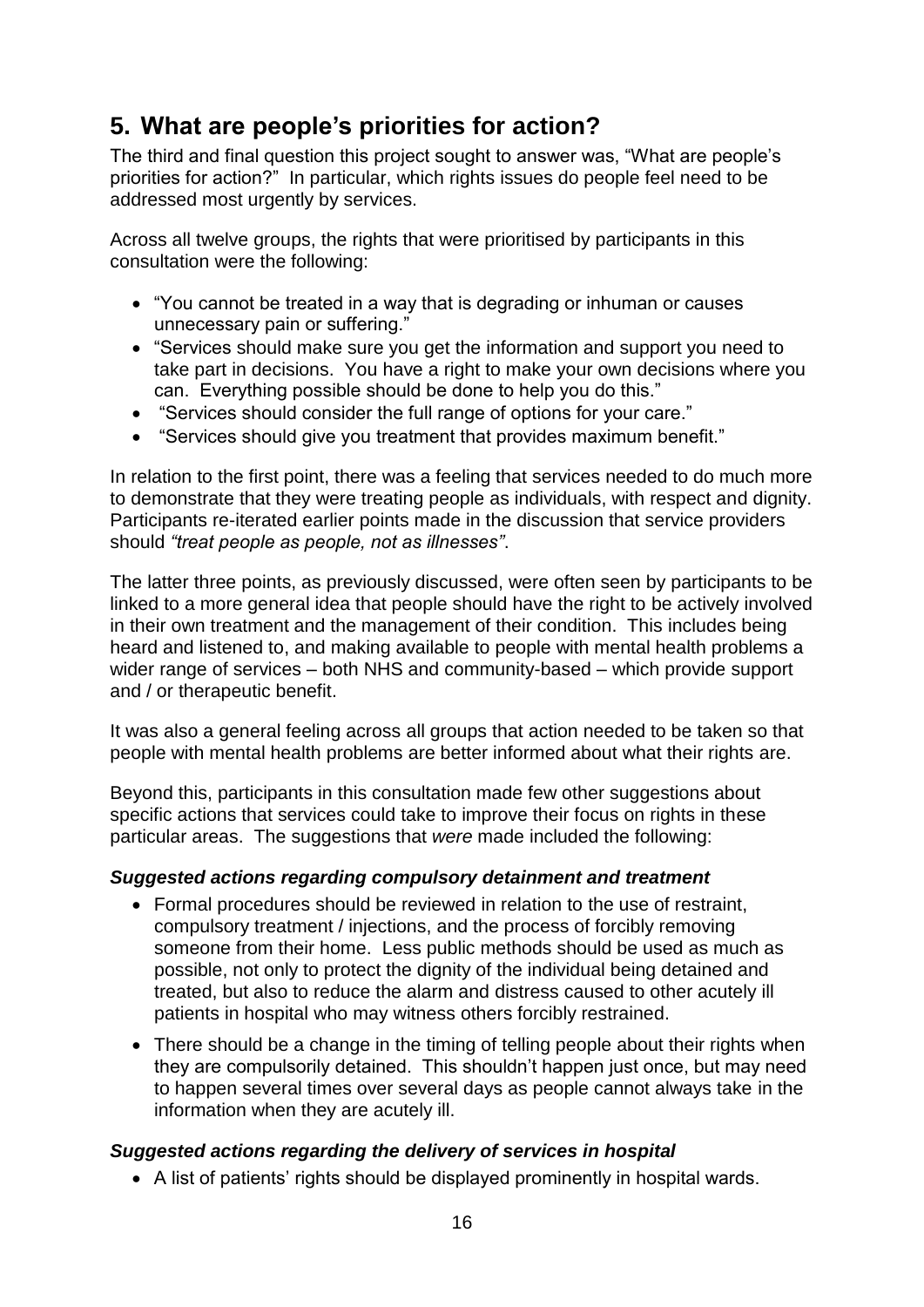- In hospital, a member of staff should take responsibility for explaining to newlyadmitted people what the ward rules and routines are. Again, this may need to happen on more than one occasion or over several days, so that people have time to absorb the information and are given an opportunity to ask questions. Alternatively, an information pack could be given out to people when they arrive in hospital which they could read (or be given help to read) when they want to.
- There should be greater use of peer mentoring, particularly in hospitals. The participants in this consultation suggested that they often learned more from others in the same situation, rather than from professional staff.
- Talking therapies should be made more available not only in hospital (some participants said there was not enough "talking time" with the nurses in hospital) – but also after a person was discharged home. This was linked to another suggestion that it was important for professional staff to spend time with patients, especially at the early stages of a mental illness, when people are confused and frightened about what is happening to them.
- There should be the option to change from one psychiatrist to another. People consider that it is important to establish a trusting and therapeutic relationship with a psychiatrist.
- Hospital staff should be given training to understand what the rights of their patients are.
- Staff (both in hospital and in the community) should ensure they have read a patient's advance statement (if there is one) and be more proactive in asking people about these.

### *Suggested actions regarding the nature of care and support in the community*

- People should be put in contact with support groups in the community as these provide a safety net, help people gain confidence and encourage people to get out of their own houses.
- Care workers should show up for appointments on time, rather than expecting people to wait in all day for them.
- Service providers should have more of an appreciation for the whole person and provide the type of help / support for people to enable them to live more independently. One specific example was that if a particular treatment had a side-effect resulting in weight gain, then services should be in place to counteract that side-effect (i.e. gym passes).
- Service providers need to allow people to move on. It is unnecessary to keep bringing up events from the distant past.
- Service providers should ensure that people have support systems in place in the community when they are discharged from hospital. Some participants suggested that it was often left up to them to arrange support in the community, rather than having a discussion with anyone about what support they needed.

One participant suggested simply that services should always focus on and plan for recovery.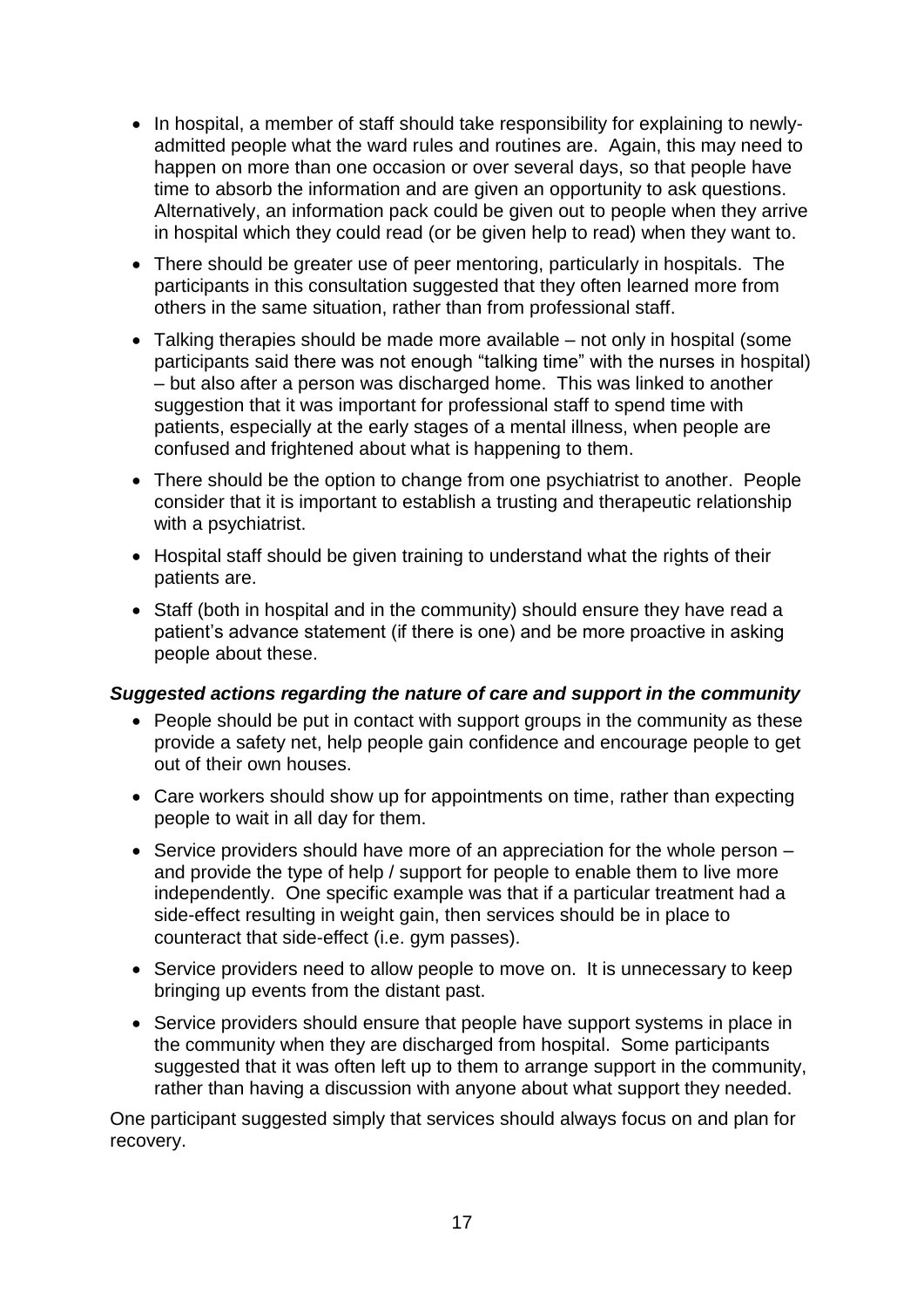### <span id="page-20-0"></span>**6. Conclusions and recommendations**

The purpose of this consultation was to answer three questions:

- To what extent do people with mental health problems know what their rights are when they access services?
- How well are services respecting people's rights?
- What are people's priorities for change?

Each of these questions will be considered in turn. However, it is important to note that this was a relatively small-scale study which sought the views of people in six different areas of Scotland, and as such, was commissioned as a step in a wider process of insight gathering.

The study did not seek the perspectives of service providers. Therefore, we cannot draw firm conclusions about the extent to which statutory services in different parts of Scotland are, or are not, respecting the rights of their patients / clients.

### <span id="page-20-1"></span>**To what extent do people with mental health problems know what their rights are?**

The findings indicate that very few of the individuals who took part in this consultation knew what their rights were. This was the case even among those who had experience of being hospitalised, including through compulsory detainment, because of a mental health problem. This finding was surprising in view of the fact that people were recruited to take part in the consultation through mental health support groups. No information was gathered about the frequency with which participants actually attended these groups, nor indeed the extent to which these groups were facilitated. However, it might be expected that overall, individuals involved in such groups would be **more** informed about their rights than people who are not, that is, the general population of people with mental health problems.

It is worth noting that not *all* of the participants in this consultation had little awareness of their rights. At a group level, the participants in one area of Scotland appeared to be very well informed about their rights. The particular group through which these participants were recruited has a very active member engagement programme. In addition, this group frequently participates in national mental health policy-making initiatives. In other groups, it was striking that those individuals who could articulate their rights most clearly often had some sort of service provider role (either currently or previously) as well as a service user role. Examples included a volunteer advocate, those with carers' roles and those involved in the delivery of other types of services (i.e. non-mental health services).

### <span id="page-20-2"></span>**How well are services respecting people's rights?**

In relation to the question of whether services are respecting people's rights, the individuals who took part in this consultation suggested that positive changes have been made in recent years. However, participants often linked their (recent) positive experiences to good relationships with particular care providing *individuals*: that is, those who tended to feel they were consulted about their care and that their views were taken into account usually attributed this to the good relationship they had with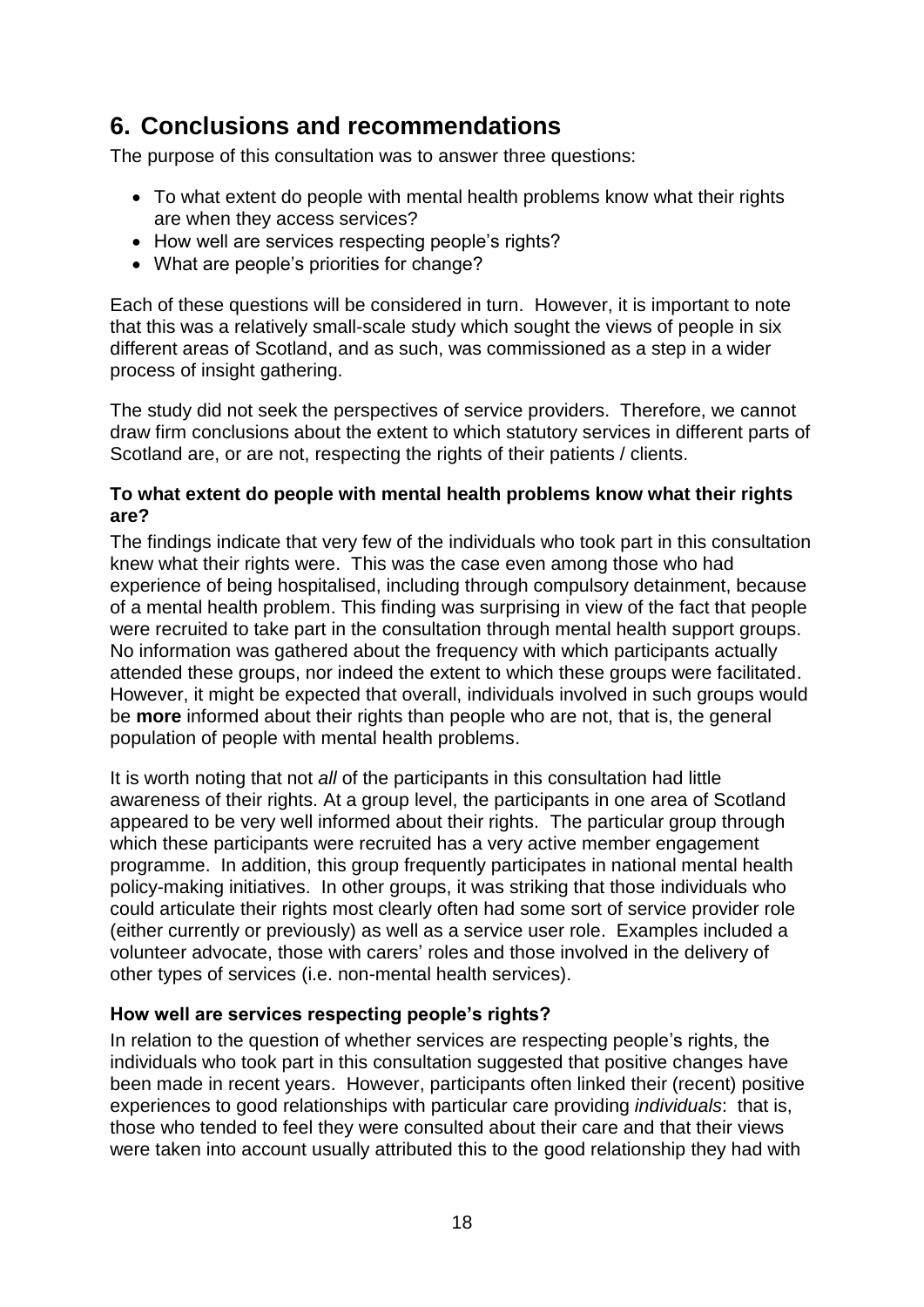an individual doctor, nurse or care worker. As many said: *"It depends on who you get".*

The findings of this study indicate that there continues to be considerable variation in the extent to which people with mental health problems feel that their rights are respected by statutory services. Specifically, people who took part in this study from around Scotland consistently voiced dissatisfaction with the *process* of being compulsorily treated / detained – although not the *principle* of compulsory treatment / detainment, which most believed was necessary in situations where people had become very unwell and could no longer care for themselves. The *process* of being detained was frequently described as inhuman and degrading.

It is notable that very few of the individuals who took part in this consultation had any experience of exercising their legal rights to independent advocacy, to nominate a named person, to make an advance statement and to ask for a review of a decision regarding compulsory treatment. As mentioned above, most were simply unaware of these rights, and could not recall having had them explained by anyone.

The other areas about which people consistently expressed dissatisfaction were in relation to: (i) being given sufficient information to be able to take part in decisions about their care / treatment and (ii) being given options other than (or in addition to) medication. Participants perceived that because they were being given only one option (that is, medication), they questioned whether services were addressing their right to treatment that provides maximum benefit.

In many cases, the experiences recounted by participants could be viewed as *neglect* of people's rights, rather than *abuse*. However, it should not be the case that the protection of a person's rights *"depends on who you get"*.

### <span id="page-21-0"></span>**What are people's priorities for change?**

The participants in this study saw the main areas for improvement as follows:

- Actively involving people in discussion and giving people choices: Although some of the people who took part in this consultation suggested that they were routinely taking part in discussions and decisions regarding their mental health and wellbeing, others clearly felt that they were not being listened to or heard. However, more importantly to them, they felt they were neither involved in discussions about, nor given much in the way of choice (or even input) in relation to their treatment.
- Respecting people as individuals: The participants in this consultation wanted to be viewed as individuals first and foremost, not as mental health patients or as 'service users', but as people. Participants called for greater support to lead a good life irrespective of their mental health problems. In doing so, they highlighted the need for more recovery-focused support that addressed their holistic (not just mental health) needs and which actively involved them in the process of their care. Those who had experience of such support, most commonly provided from third sector organisations, valued this highly.
- Protecting people's dignity in those situations where they cannot exercise decision-making power: Participants accepted that when they were acutely ill,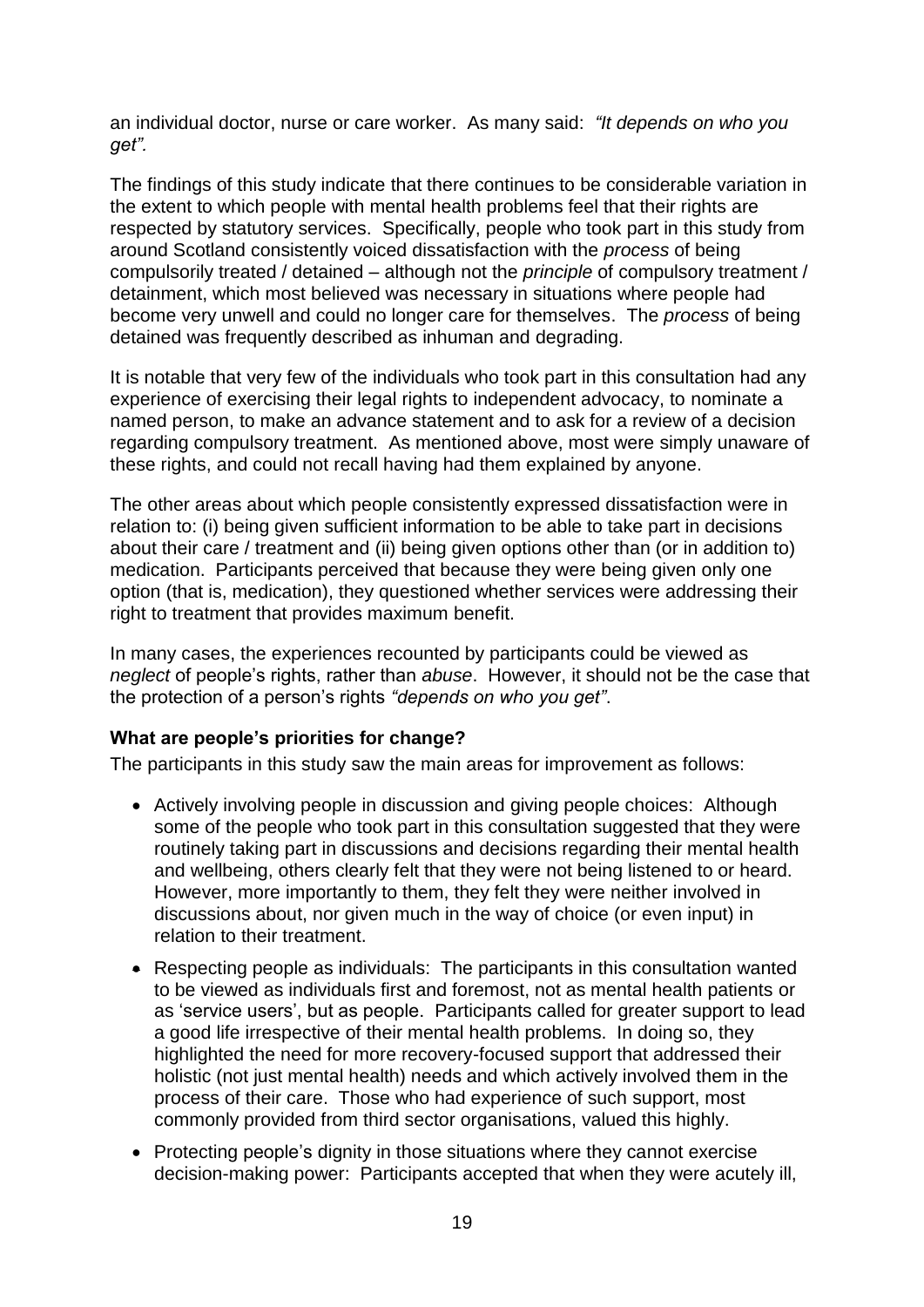others would have to take decisions for them. However, their main concern in these situations was that their human dignity was respected.

While not specifically identified by people as priorities, the fact so few people knew about their legal rights under the Mental Health Act suggests that these should also be seen as priority areas for action.

Carers' needs for information and support were also not prioritised by the groups because there were very few carers participating. However, among the carer participants, this was seen as a high priority.

### <span id="page-22-0"></span>**Recommendations**

The main recommendation to be made from this study is that **there should be better information available to people with mental health problems and their carers about their rights**.The systems and legal entitlements (e.g. independent advocacy, advance statement, etc.) which have been put in place to protect people's rights through the Mental Health Act are not well understood by those whom they are intended to benefit. At present, the law requires that information is given to people about their rights at the point at which they are compulsorily detained. However, the findings of this study suggest that people need to be informed of their rights on more than one occasion during their stay in hospital, as they are often too unwell when they are admitted to be able to take the information in.

**This information should be made available through a variety of ways**, such as leaflets in primary care services, psychiatric units, discussions with hospital staff, or a statement posted in a prominent location in hospital wards. Such information should highlight not only legal rights but also the wider suite of rights that services should be respecting (as detailed previously in Box 1). The [Charter of Rights for People with](http://www.dementiarights.org/charter-of-rights/)  [Dementia and their Carers in Scotland](http://www.dementiarights.org/charter-of-rights/) might offer a useful starting point or template for this.<sup>6</sup>

At the same time, a leaflet or a statement of rights by itself is insufficient: people need to know what their rights would look like in practice. There is a need for rights to be brought alive by giving people examples that they can relate to.

### **In addition to a need for** *information***, there is a need for** *patient and carer*

*education***.** It is recommended that the Mental Welfare Commission explore options for the development and delivery of this type of education.One way of doing this might be to work together with the third sector to develop a short educational session for people who are involved in support groups. This should complement written information such as that described above While this type of education is perhaps already being delivered by some third sector organisations, the findings of this study suggest that this is not widespread.

 $\overline{a}$ 

<sup>&</sup>lt;sup>6</sup> See http://www.dementiarights.org/charter-of-rights/